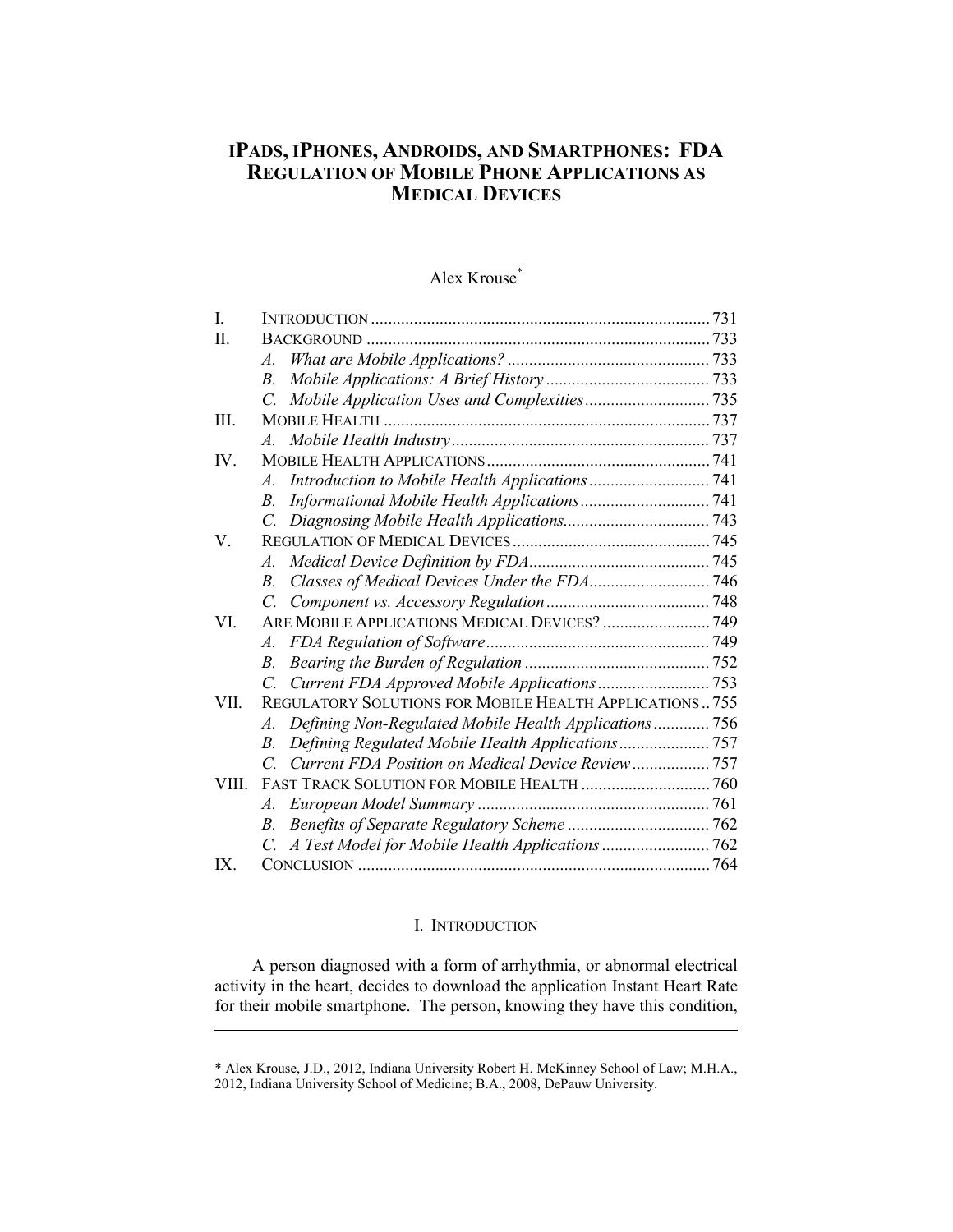would like to monitor their heart rate to make sure nothing is wrong. After discovering he or she can use their phone to check his or her heart rate, the person is thrilled. However, after using the application for a few weeks the person notices considerable differences between the phone application and other heart rate monitors. Luckily, this person noticed these differences because it is likely that without accurate readings, the person could put his or herself at risk of suffering a heart attack. To date, the Instant Heart Rate application has over 4 million downloads and has been rated by over  $60,000$ <sup>1</sup>

Mobile phone applications, or mobile applications, $\lambda^2$  such as the one described above are becoming more prevalent every day. In particular, mobile health applications are seeing an increasing usage among smartphone<sup>3</sup> users. People who carry smartphones can access information ranging from the local news to vital health and treatment facts. In addition, these applications do much more than simply allow the person to read information. For example, the Instant Heart Rate application for Android phones tells the user to "place the tip of your finger on the camera lens so it completely covers the lens. Hold your phone steady."<sup>4</sup> Then, your current heart rate will be shown on the display.<sup>5</sup> A user simply needs to download the application, and they will have a tool to monitor their heart rate. This might appear to be a minor advancement, but it highlights that mobile phone users are now beginning to rely on their smartphones for health purposes.

This Note addresses the major crossroads of regulation that mobile health applications are currently facing from the Food and Drug Administration ("FDA"). First, the mobile health industry is growing at an impressive rate, placing useful health applications at the fingertips of users daily.<sup>6</sup> Second, the FDA has begun regulating mobile health applications as

 <sup>1.</sup> *Instant Heart Rate*, APPBRAIN, http://www.appbrain.com/app/instant-heartrate/si.modula.android.instantheartrate (last visited Jan. 16, 2011).

 <sup>2.</sup> A mobile phone application is "a term used to describe internet applications that run on smartphones and other mobile devices. Mobile applications usually help users by connecting them to internet services more commonly accessed on desktop or notebook computers, or help them by making it easier to use the internet on their portable devices." *Mobile Application*, WEBOPEDIA, http://www.webopedia.com/TERM/M/mobile\_application. html (last visited Feb. 28, 2012).

 <sup>3.</sup> Smartphone is defined as: "A cellular telephone with built-in applications and Internet access. Smartphones provide digital voice service as well as text messaging, e-mail, Web browsing, still and video cameras, MP3 player, video viewing and often video calling. In addition to their built-in functions, smartphones can run myriad applications, turning the once single-minded cellphone into a mobile computer." *Definition of Smartphone*, PCMAG.COM, http://www.pcmag.com/encyclopedia\_term/0,2542,t=Smartphone&i=51537, 00.asp (last visited Feb. 28, 2012).

 <sup>4.</sup> APPBRAIN, *supra* note 1.

 <sup>5.</sup> *Id.*

 <sup>6.</sup> *See*, *e.g.*, Chris Gullo, *Health Apps Already a Bigger Market Than Remote Monitoring*, MOBIHEALTHNEWS (Jan. 6, 2012), http://mobihealthnews.com/15646/health-appsalready-a-bigger-market-than-remote-monitoring/.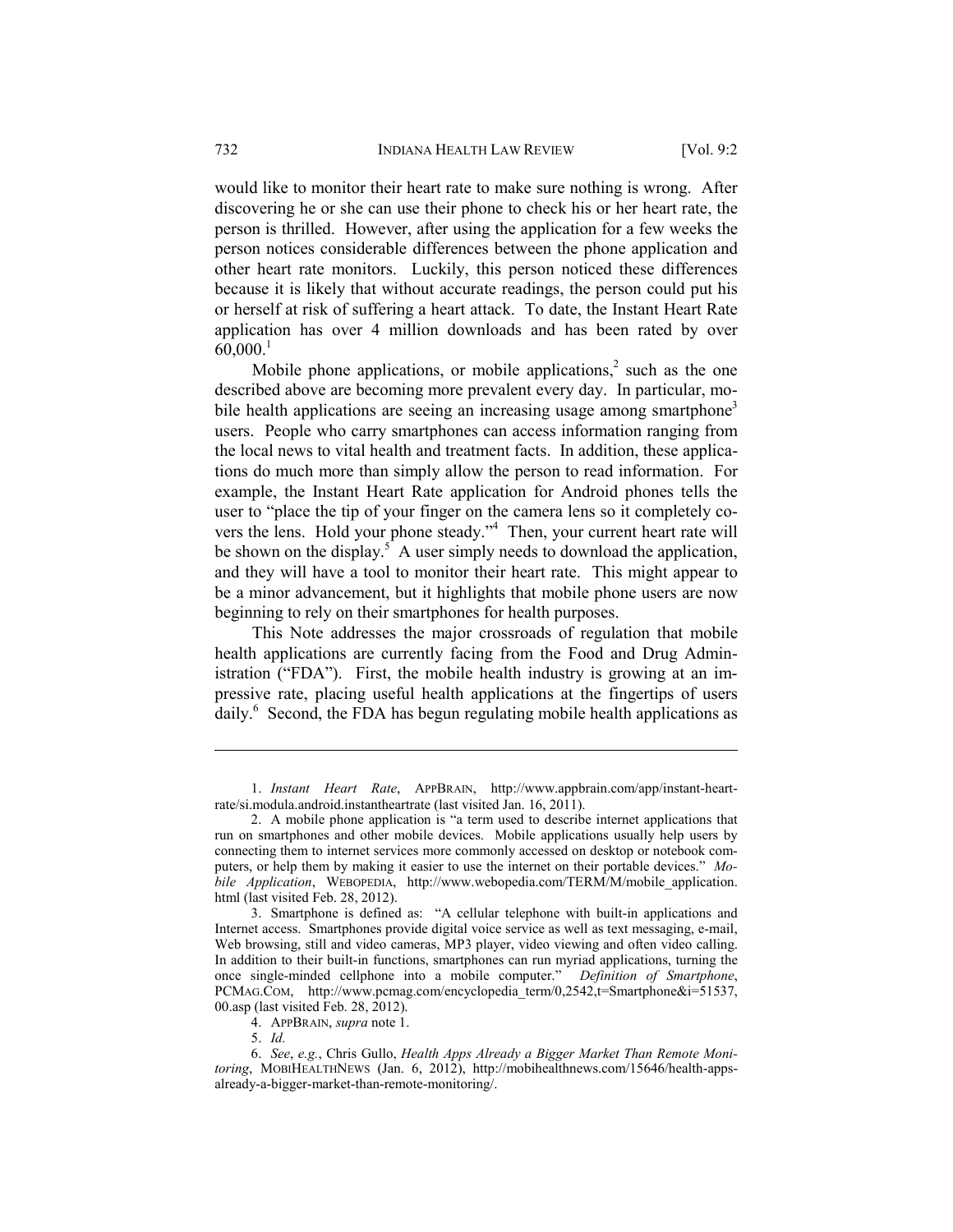medical devices.<sup>7</sup> However, current FDA regulations for medical devices lack clarity regarding this new technology. Finally, due to the lack of clarity, the FDA must look to improve the regulatory structure to maintain a balance between product safety and innovation for mobile health applications. The increasing regularity of mobile device and mobile application use throughout society demonstrates the pressing importance of this issue. By implementing a separate regulatory scheme for mobile health applications, the FDA can address these concerns.

#### II. BACKGROUND

#### *A. What are Mobile Applications?*

A mobile application is a piece of software that is contained within a phone for a particular purpose or use. The purpose of mobile applications varies from providing information to actual interaction with the user. Essentially, the main goal for all mobile applications is to provide a service that can be used on cell phones rather than an actual computer. Although mobile applications are complex and serve various purposes, all share the ability of allowing the user to access information through this mobile device or cell phone.<sup>8</sup>

#### *B. Mobile Applications: A Brief History*

Mobile applications are a recent phenomenon, however not quite as recent as one may think. Although the mobile application industry has seen an increase since the advent of smartphones, mobile applications for mobile devices were developed as early as  $1992.9$  Examples of some early applications developed include calendars, lists, and other task oriented applications. Generally, these applications allowed users to keep track of information with their mobile phones. This increased mobility of information allowed users to save time, money, and confusion by providing access to the information at all times. However, the true potential of mobile phone applications was not evident until the recently.

Due to technological innovations, mobile devices<sup>10</sup> are now able to

 <sup>7.</sup> *Draft Guidance for Industry and Food and Drug Administration Staff - Mobile Medical Applications*, U.S. FOOD & DRUG ADMIN. (July 21, 2011), http://www.fda.gov/ MedicalDevices/DeviceRegulationandGuidance/GuidanceDocuments/ucm263280.htm.

 <sup>8.</sup> WEBOPEDIA, *supra* note 2.

 <sup>9.</sup> *Smartphone: Access or Excess,* ARLINGTONIAN.COM (Oct. 6, 2010), http://www.arlingtonian.com/archives/2628; *see also* John Schneidawind, *Poindexter putting finger on PC bugs*, USA TODAY, Nov. 23, 1992, at 2B.

 <sup>10.</sup> A mobile device is defined as: a computing device that is typically smaller than a computer, however still has the capability to contain a keyboard or touchscreen for user input. Examples include the iPhone, iPad, Blackberry devices, Android devices, and tablet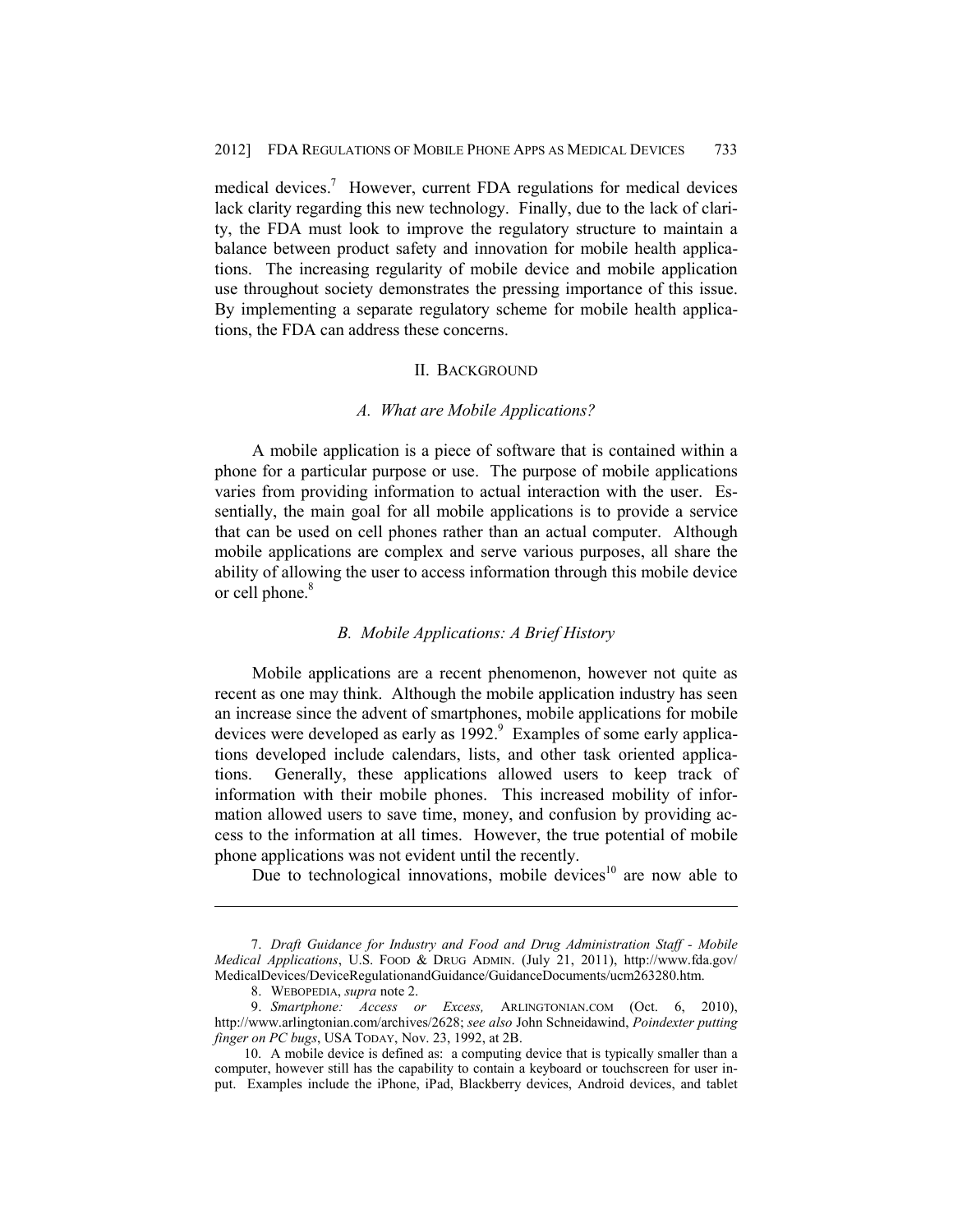view websites and data through the various cellular networks. These innovations allow developers of software to build programs specified for mobile devices. Initially, the need for various applications was quite low. The smartphone market only truly began in 1997 with the Ericsson GS88.<sup>11</sup> In addition, the widely popular Blackberry phone did not attain widespread popularity until the early 21st century.12 The true advent of mobile applications occurred shortly after Apple Inc. developed the iPhone, which was released in the summer of  $2007<sup>13</sup>$ . That summer, Apple stated that the iPhone could support applications built by third parties.14 This development led to the use of online application stores which further enabled users to use mobile applications on their cellular devices.

The increased use of mobile applications is the result of an increase in mobile device use and the development of online application stores. The online application stores create an environment for third party developers to sell their applications which can then be used on mobile devices that use the appropriate operating system.<sup>15</sup> These stores have now become commonplace across mobile phone networks. They have been created by Apple for the iPhone, Blackberry for Blackberry devices, and Android for mobile phones using the Android operating system.

One of the most popular online stores is the Apple App Store. With the development of the iPhone, the application store allowed the masses to develop applications. Currently, over 350,000 applications are available through the Apple App Store.<sup>16</sup> Another influential online application store is called the Android Market. This online store is developed on the Google operating system known as Android, where the applications are compatible with Android operating mobile devices. Currently the store contains over 100,000 applications.<sup>17</sup> Finally, the Blackberry App World is another store online designed for application sales. The Blackberry App World contained

computers. *See* Priya Viswanathan, *What is a Mobile Device?*, ABOUT.COM, http://mobiledevices.about.com/od/glossary/g/What-Is-A-Mobile-Device.htm (last visited Mar. 10, 2012).

 <sup>11.</sup> *History*, STOCKHOLM SMARTPHONE, http://www.stockholmsmartphone.org/history/ (last visited Feb. 28, 2012).

 <sup>12.</sup> *The History of the Blackberry*, BBGEEKS (Apr. 15, 2008), http://www.bbgeeks. com/blackberry-guides/the-history-of-the-blackberry-88296/.

 <sup>13.</sup> *iPhone 2G History*, IPHONE HISTORY, http://www.iphonehistory.com/iphone-2g/ (last visited Feb. 28, 2012).

 <sup>14.</sup> Press Release, Apple Inc., iPhone to Support Third-Party Web 2.0 Applications (Jan. 11, 2007), http://www.apple.com/pr/library/2007/06/11iphone.html.

 <sup>15.</sup> Operating system is defined as: "software that controls the execution of computer programs and may provide various services." Definition of Operating System, WORDNET SEARCH – 3.1, http://wordnetweb.princeton.edu/perl/webwn (last visited Mar. 10, 2012) (type "Operating System" in box labeled "Word to search for;" then click "Search WordNet").

 <sup>16.</sup> Christian Zibreg, *When Will Android People Pay for Quality?*, 9TO5MAC (Mar. 10, 2011, 12:20 PM), http://www.9to5mac.com/55273/when-will-android-people-pay-forquality/.

 <sup>17.</sup> Edwin Kee, *Google Android Hits 100,000 Application Milestone on Android Market*, UBERGIZMO (Oct. 25, 2010, 9:41 PM), http://www.ubergizmo.com/15/archives/2010/ 10/google\_android\_hits\_100000\_application\_milestone\_on\_android\_market.html.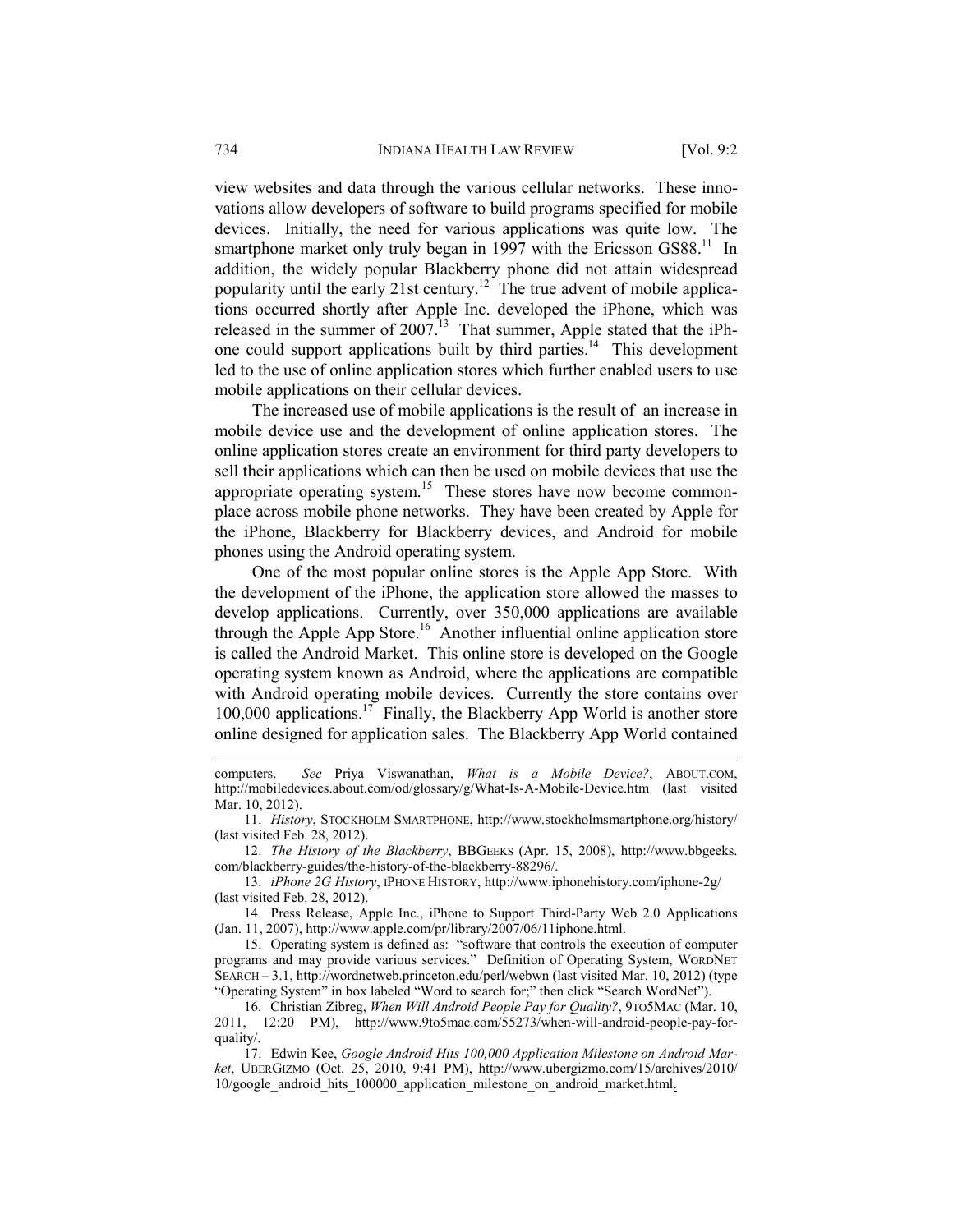over 10,000 applications as of September 2010.<sup>18</sup> All of these application stores have allowed users the ultimate access to data through their mobile devices.

The most important innovation in the development of the mobile application industry is that the applications can be used on multiple devices beyond cellular telephones. For example, an application downloaded off of the Apple App Store likely works on not only the iPhone but also the iPad tablet and the iTouch mp3 player. This is due to the fact that the applications are built on the specific operating platforms that are used by individual mobile devices. This also occurs with both Android and Blackberry devices. The latter two companies have their operating systems on tablets similar to the iPad, which is important because like Apple Inc. these applications are not only able to be used on cellular devices but also other mobile devices that are not used as cell phones. The transferability of these applications makes regulating mobile applications a growing problem.

#### *C. Mobile Application Uses and Complexities*

Mobile phone applications have created a new industry within the world. For the first time, consumers are able to use their phones as more than a telephone. Also, because these applications can be used across multiple devices, the technology industry has developed mobile phones that are similar to computers and computers that are similar to mobile phones. A prime example of this is the iPad. The overall purpose of these applications cannot be easily defined; however, it is necessary to understand the true complexities. Some simply allow the user to read information, while others almost perform a task for the user that could not be otherwise done without the application.

The most effective way to understand mobile applications is through examples. First, there are some common mobile applications that allow a user to use the Internet easier or to help read information from a mobile device. A prime example is the mobile browser Skyfire. This application allows users to download the software onto their device and read webpages similarly to the way one would read or use a website on their computer.<sup>19</sup> Because it is tough to read or view an entire webpage from a mobile phone, Skyfire is an application that makes this transition easier for the user by

 <sup>18.</sup> Donald Melanson, *Blackberry App World Crosses the 10,000 Mark*, ENGADGET (Sept. 8, 2010, 10:53 PM), http://www.engadget.com/2010/09/08/blackberry-app-worldcrosses-the-10-000-app-mark/.

 <sup>19.</sup> Skyfire mobile browser improves the mobile Internet experience by allowing users to read webpages in a similar format to computers. Not all webpages transition easily to smaller screens used on mobile devices, and this application makes this transition to smaller screens. *See Cloud Solutions for Mobility*, SKYFIRE.COM, http://www.skyfire.com/ (last visited Feb. 20, 2012).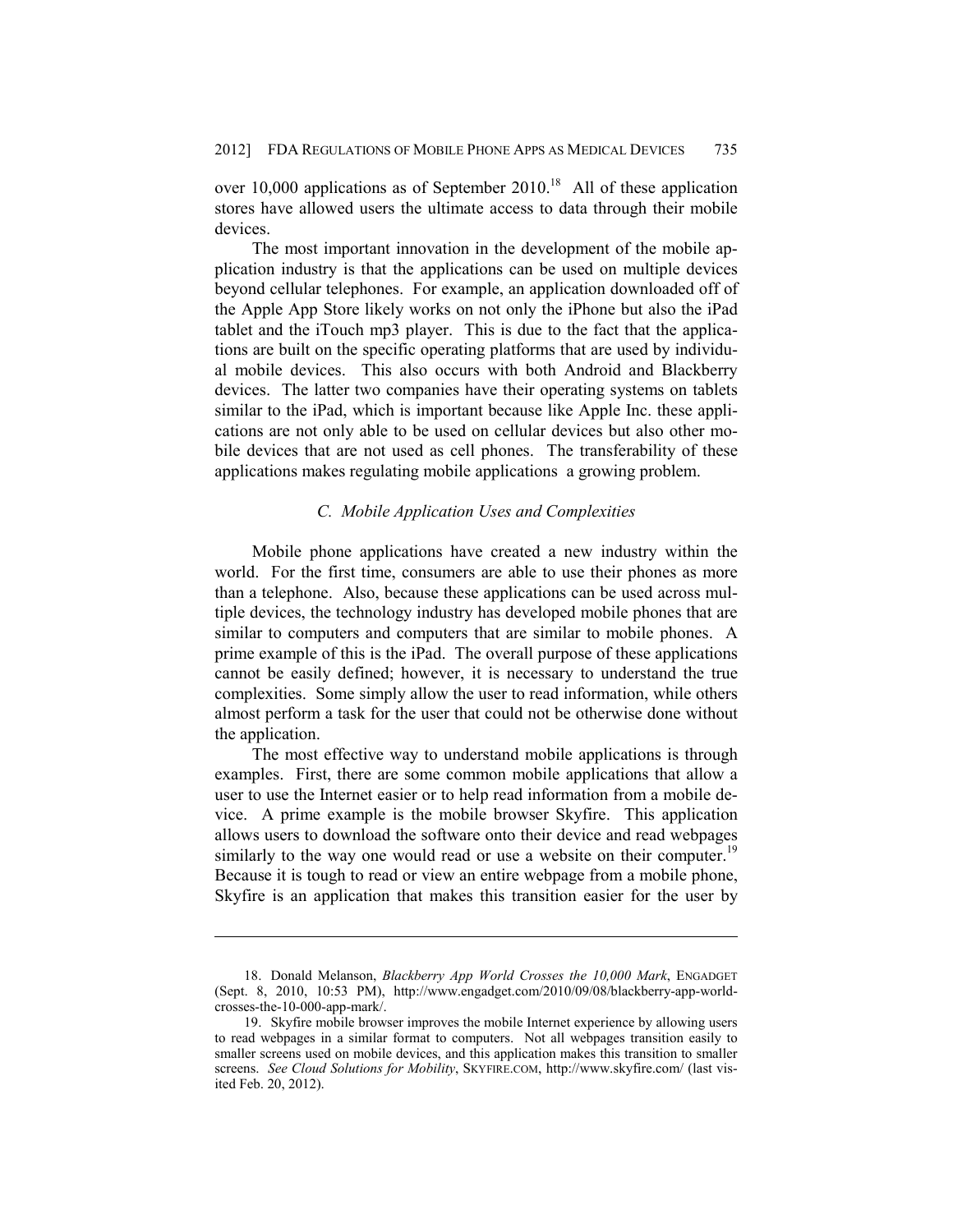running the webpage on a server and relaying it to the end user.<sup>20</sup> However, applications such as Skyfire are just the beginning. Considering the number of applications available, this is not surprising. Another example is the application Google Maps, developed by Google Inc., which allows users to obtain directions or even locate their specific position within the map.<sup>21</sup> The user, if other friends have the same application, can even see the location of a friend within the map and get directions specifically to the location of the other person's device.<sup>22</sup>

Mobile applications are also used for different purposes beyond location and making one's device more efficient for Internet use, such as the Shop Savvy application, which allows the user to download the application for the purpose of shopping.<sup>23</sup> The application gives the user the ability to scan barcodes of products in stores and compare prices to other stores in the area or online.<sup>24</sup> Obviously, without the application shoppers would need to scan the barcode at the register within the store to find the price. This is one example of a common application, offering a complex yet new way to shop and save time.

Thus far, the applications discussed have involved common applications that are geared towards the general public. However, there are a growing number of applications geared toward specific industries and professionals, including medicine. These types of applications highlight the complexities involved in developing mobile applications.

Industry specific applications are not reaching out to the general public but are specifying their application for the needs of enterprises or corporations.<sup>25</sup> This category would also include applications for individuals within specific professions or jobs. These types of applications are complex in a different way: they offer professional knowledge to professionals in a given field if downloaded and used. An industry specific application includes the Concrete Calc, which allows users to find the cubic yards of

 <sup>20.</sup> *Id.*

 <sup>21.</sup> *See Google Maps for Mobile*, GOOGLE MOBILE, http://www.google.com/mobile/ maps/ (last visited Feb. 20, 2012).

 <sup>22.</sup> *See Google Latitude*, GOOGLE MOBILE, http://www.google.com/mobile/latitude/ (last visited Feb. 20, 2012).

 <sup>23.</sup> *See Shop Savvy (Barcode Scanner and QR Code Reader)*, ITUNES PREVIEW, http://itunes.apple.com/us/app/shop-savvy-barcode-scanner/id338828953?mt=8 (last visited Feb. 20, 2012).

 <sup>24.</sup> *Id*.

 <sup>25.</sup> Industry specific applications are currently being built for corporations to make their own internal processes easier. One example is a company called Rehabcare, which uses mobile applications to facilitate its therapy services. Nancy Gohring, *Cloud Services Spur Mobile Enterprise Apps*, PCWORLD, http://www.pcworld.com/article/209072/ cloud services spur mobile enterprise apps.html (last visited Feb. 20, 2012). "The therapists use the app to view their schedules, look up patient information and start and stop their time clocks. By the end of the year, Rehabcare hopes to have deployed 8,000 iPod Touches so that therapists can use the application." *Id*.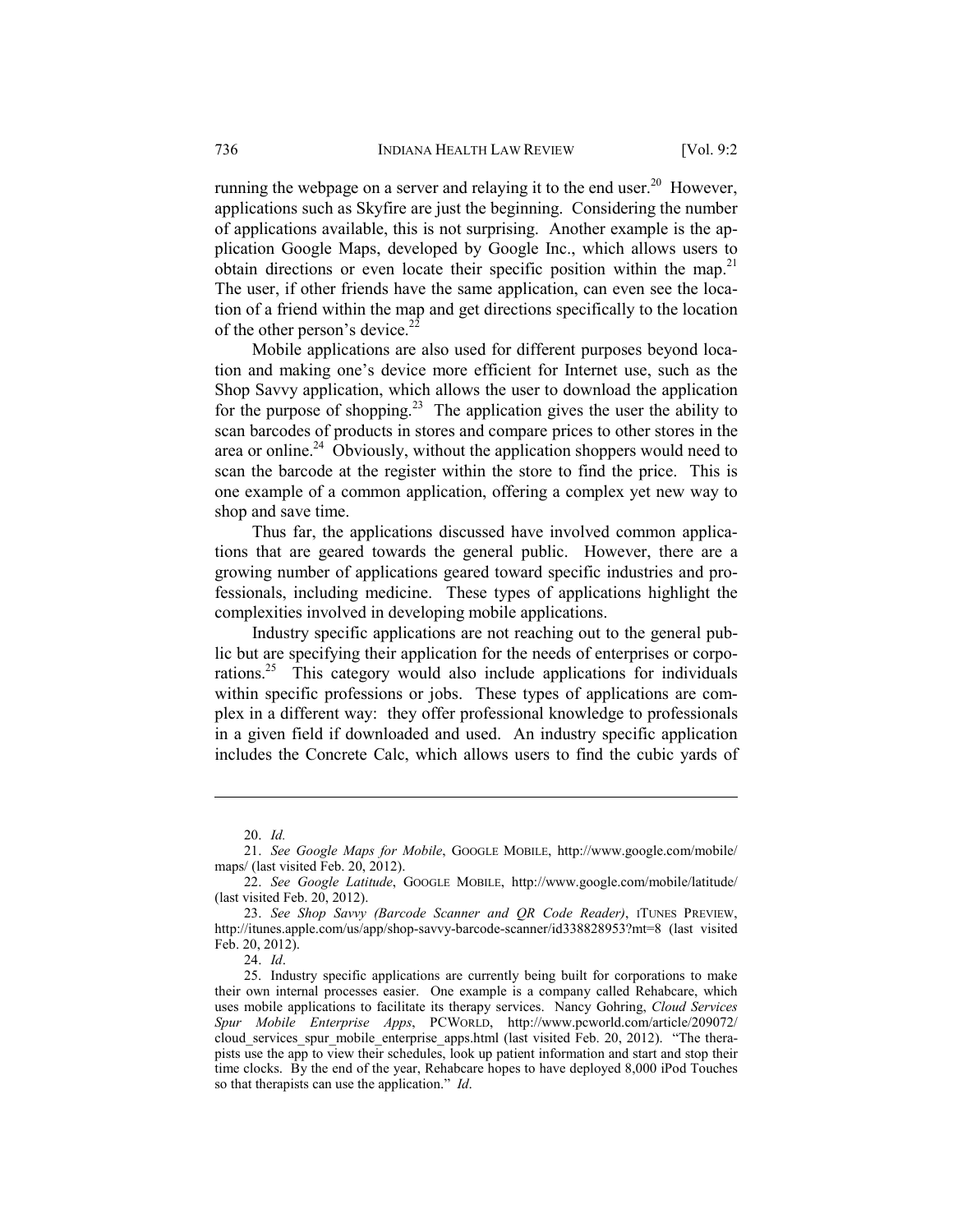concrete needed for a specific job.<sup>26</sup> Although it appears to be a basic calculator, the application page explains that it is "good for building, construction or  $DIV$ .<sup>27</sup> This description highlights that the application developer intends this calculator to be used for building on a novice to expert level.

Another example of a more complex industry specific mobile application is the cadTouch R2. This application "allows users to draw floorplans, land surfaces (and calculate area and perimeter), facades, [and] mechanical or structural parts."<sup>28</sup> Applications such as these are geared towards construction managers, engineers, and other builders. Obviously the application provides an easier method to figure out complex problems with construction. Finally, iHydrate, developed by Mobile Sports Inc., is geared towards coaches or even parents of athletes.<sup>29</sup> The application allows the user to see the current temperature at their location, displays the risk of heat illness, and allows the user to schedule hydration reminders. $30$ 

By understanding some examples of industry specific applications, it becomes easier to see what developers are trying to do with mobile applications for devices. Developers are attempting to bring the resources that consumers have at a computer to handheld devices at all times, which has many consequences for the health care industry. Some applications can be developed strictly for professionals, while others can be easily accessed by the general public. Because mobile applications are being developed for health care providers every day, numerous issues regarding to regulation are created. These applications might be solely informational, but many are also geared towards diagnosing and treating patients, which highlights the ultimate risk. $31$ 

#### III. MOBILE HEALTH

#### *A. Mobile Health Industry*

mHealth, also known as mobile health, is a term used for "the delivery

 <sup>26.</sup> *See Concrete Calc*, ITUNES PREVIEW, http://itunes.apple.com/us/app/concretecalculator/id317133083?mt=8 (last visited Feb. 20, 2012).

 <sup>27.</sup> *Id*.

 <sup>28.</sup> Houston Neal, *The Best Construction Management Apps for the iPhone and iPad*, SOFTWARE ADVICE, http://www.softwareadvice.com/articles/construction/the-best-constr uction-management-apps-for-the-iphone-and-ipad-1082510/ (last visited Feb. 20, 2012).

 <sup>29.</sup> *iPhone App Helps Keep Athletes Well Hydrated, Avoid Heat-Related Illness*, MOMSTEAM, http://www.momsteam.com/health-safety/ihydrate-application-helps-athletesstay-hydrated (last visited Feb. 20, 2012).

 <sup>30.</sup> *Id*.

 <sup>31.</sup> ResolutionMD Mobile allows doctors to send images to other mobile devices such as the iPhone or Android smartphone for viewing and diagnostic purposes. *See* Cindy Waxer, *How Mayo Clinic Doctors Use Smartphones to Diagnose Patients*, ITWORLD (Oct. 28, 2010, 8:43 PM), http://www.itworld.com/software/125744/how-mayo-clinic-doctors-usesmartphones-diagnose-patients.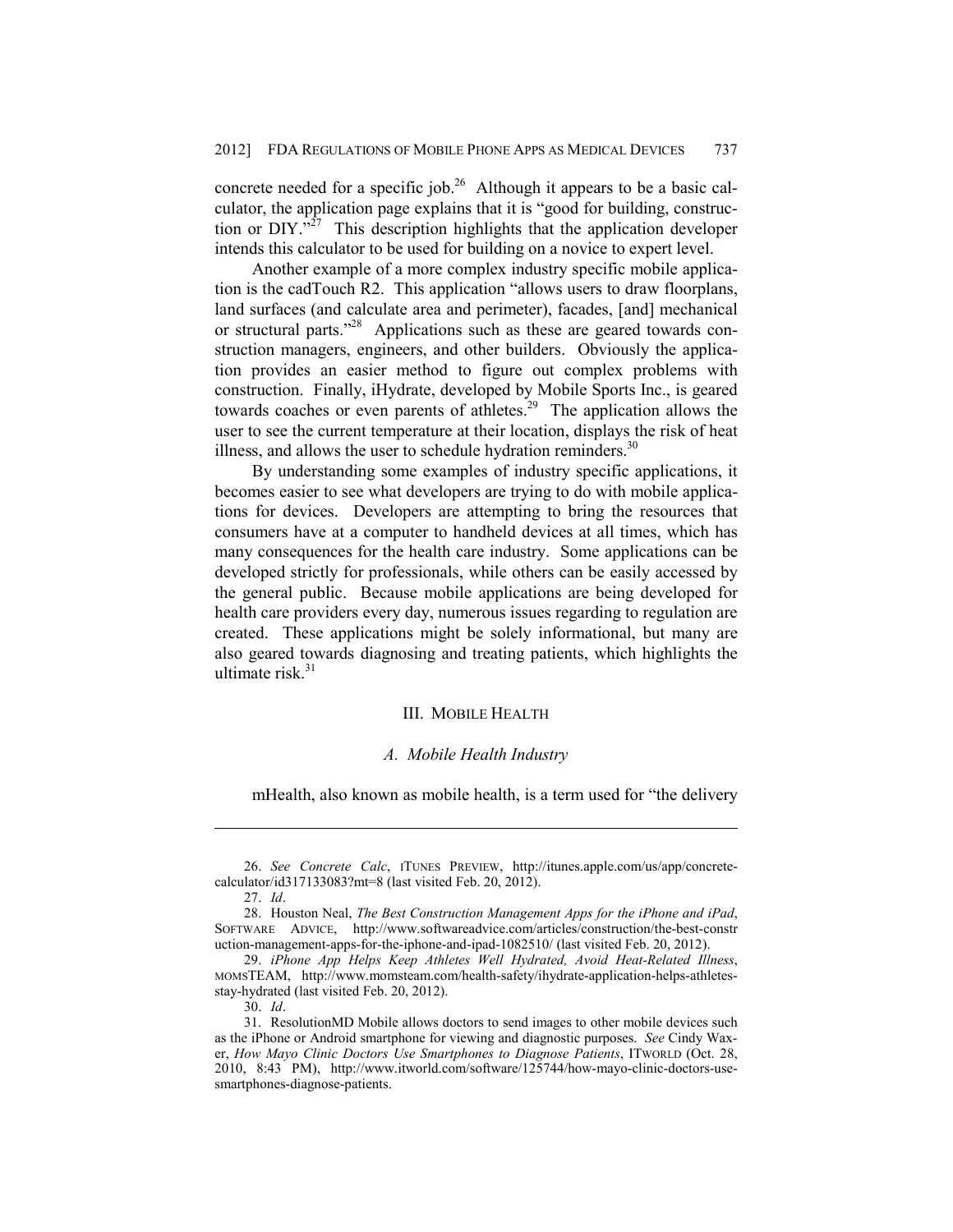of healthcare services via mobile communication devices."32 There are other definitions, but, overall, mHealth is a term used for the practice of clinical medicine and public health supported by mobile devices. $33$  Mobile health applications play a pivotal role in the mHealth movement because mHealth relies on providers' use of these applications when servicing patients. This creates a dilemma that has not been seen since the development of computers. Providers have been using software to aid their medical decisions for some time, but now providers can also use their mobile devices to help them make actual diagnoses. In addition, mHealth is offering solutions directly to the consumer. While in developing countries this mobility is seen as a major innovation, in highly regulated countries, such as the United States, this can create problems. Even though the industry is still in its infancy, statistics show that mHealth is growing exponentially.

The data discussed previously highlights the influence of mobile applications as a whole; however, recent information also shows that mobile applications are transitioning into the health care industry. According to a survey by CTIA and Harris Interactive, seventy-eight percent of the United States is interested in mobile health solutions.<sup>34</sup> It is important to understand the general industry and movement in order to understand how important regulation of this industry may be. To highlight this, twenty-three percent of the responders believed that mobile health could replace doctor visits altogether. $35$  If consumers will use mobile health applications in lieu of medical professional visits, the need for regulation is apparent. This need is ultimately in a grey area, which needs to be addressed.

The grey area that has developed creates unprecedented consumer and professional access to mobile applications, some of which should be used strictly by professionals. Access to wireless health solutions in the United States is impressive. Currently, almost ninety percent of the U.S. population has a mobile phone.<sup>36</sup> In addition, close to nineteen percent of people have smartphones that are capable of using the most current mobile health applications. $37$  Obviously consumers have access to mobile applications; but, medical professionals themselves are extremely important to delivering care through technology. This creates a dilemma between increasing access to mobile health solutions and the risk of consumers using these applications for diagnosing and treatment.

Providers themselves are contributing to this dilemma because there

 <sup>32.</sup> Carol Torgan, *The mHealth Summit: Local & Global Converge*, KINETICS (Nov. 6, 2009), http://www.caroltorgan.com/mhealth-summit/.

 <sup>33.</sup> *See id.*

 <sup>34.</sup> MOBIHEALTHNEWS, WIRELESS HEALTH: STATE OF THE INDUSTRY 2009 YEAR END REPORT 1, 2 (2009), *available at* http://mobihealthnews.com/wp-content/Reports/2009 StateoftheIndustry.pdf.

 <sup>35.</sup> *Id*. at 2–3.

 <sup>36.</sup> *Id*. at 4.

 <sup>37.</sup> *Id*. at 5.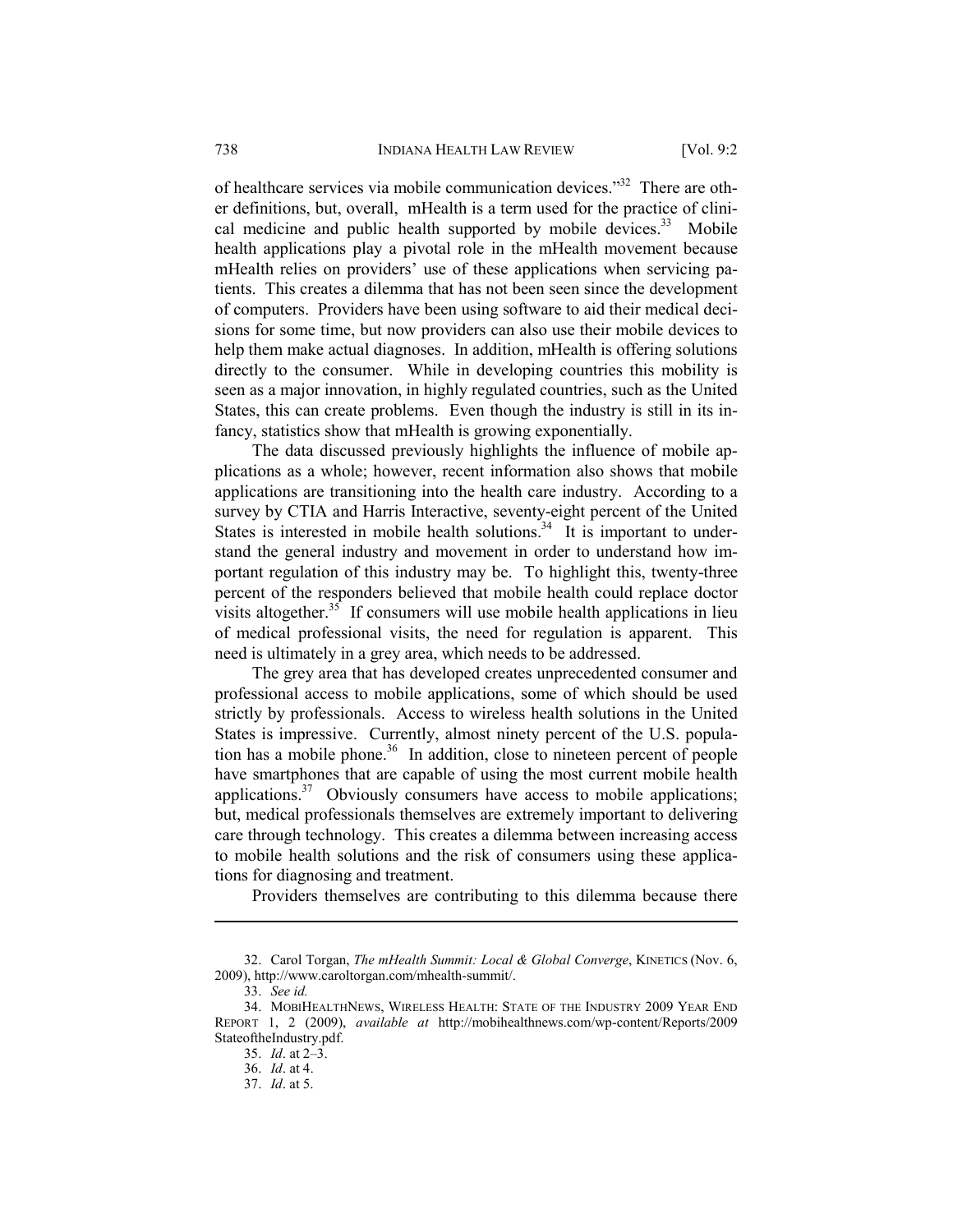are definite cost, time and effort benefits created through this new mobile health industry. "Manhattan Research found that 64 percent of physicians use a smartphone today. That's 20 percent more physicians than in 2008. By 2013, 81 percent of physicians will use smartphones."<sup>38</sup> While the industry has not yet fully adjusted to the influx of these applications, the future statistics highlight that mobile health capabilities will increase exponentially. Physicians and nurses will be able to make decisions in a faster and more efficient manner. Nonetheless, the costs savings possible show the dilemma regulatory agencies have regarding mobile applications.

During a time when the United States spends 16.7% of its GDP on health care, the use of mobile health has the potential to be a tool in reducing cost and promoting efficiencies in health care delivery.<sup>39</sup> In 1990, the United States spent \$714 billion on health care, but by 2008 the United States had spent over \$2.3 trillion on health care.<sup>40</sup> These startling statistics demonstrate the need for more effective use of technology to promote efficiencies and cost savings. As an example of the cost saving potential, Verizon Wireless estimates that their mobile broadband solutions saved nearly \$6.9 billion through improved productivity, and "[t]hat figure is expected to increase to \$27.2 billion by  $2016.^{41}$  Although this is one example, the possibilities resulting from increased technological access to hospitals and medical providers are endless.

The overall mobile health application industry has been expanding because of these catalysts. According to MobiHealthNews, as of March 2010, there were 6000 mobile health applications available online with nearly thirty percent intended for use by healthcare professionals.<sup>42</sup> That means almost 2000 applications are being directly marketed towards medical professionals.43 Some of these applications cost as much as 299 dollars.44 With numerous options in the industry's infancy, medical providers already have unprecedented access to mobile applications. Despite the mobile health application industry being in its infancy, medical providers have unprecedented access to mobile applications.

Not only are there many mobile health applications currently available on the online stores, their numbers are increasing at a rapid pace. As of September 2010, mobile health applications on the Apple AppStore have

 <sup>38.</sup> *Id*.

 <sup>39.</sup> *U.S. Health Care Costs*, KAISEREDU.ORG, http://www.kaiseredu.org/Issue-Modules/US-Health-Care-Costs/Background-Brief.aspx (last visited Oct. 31, 2010).

 <sup>40.</sup> *Id*.

 <sup>41.</sup> MOBIHEALTHNEWS, *supra* note 38, at 5.

 <sup>42.</sup> Brian Dolan, *3 Million Downloads for Android Health Apps*, MOBIHEALTHNEWS (Mar. 11, 2010), http://mobihealthnews.com/6908/3-million-downloads-for-android-healthapps/.

 <sup>43.</sup> *Id.*

 <sup>44.</sup> *Id*.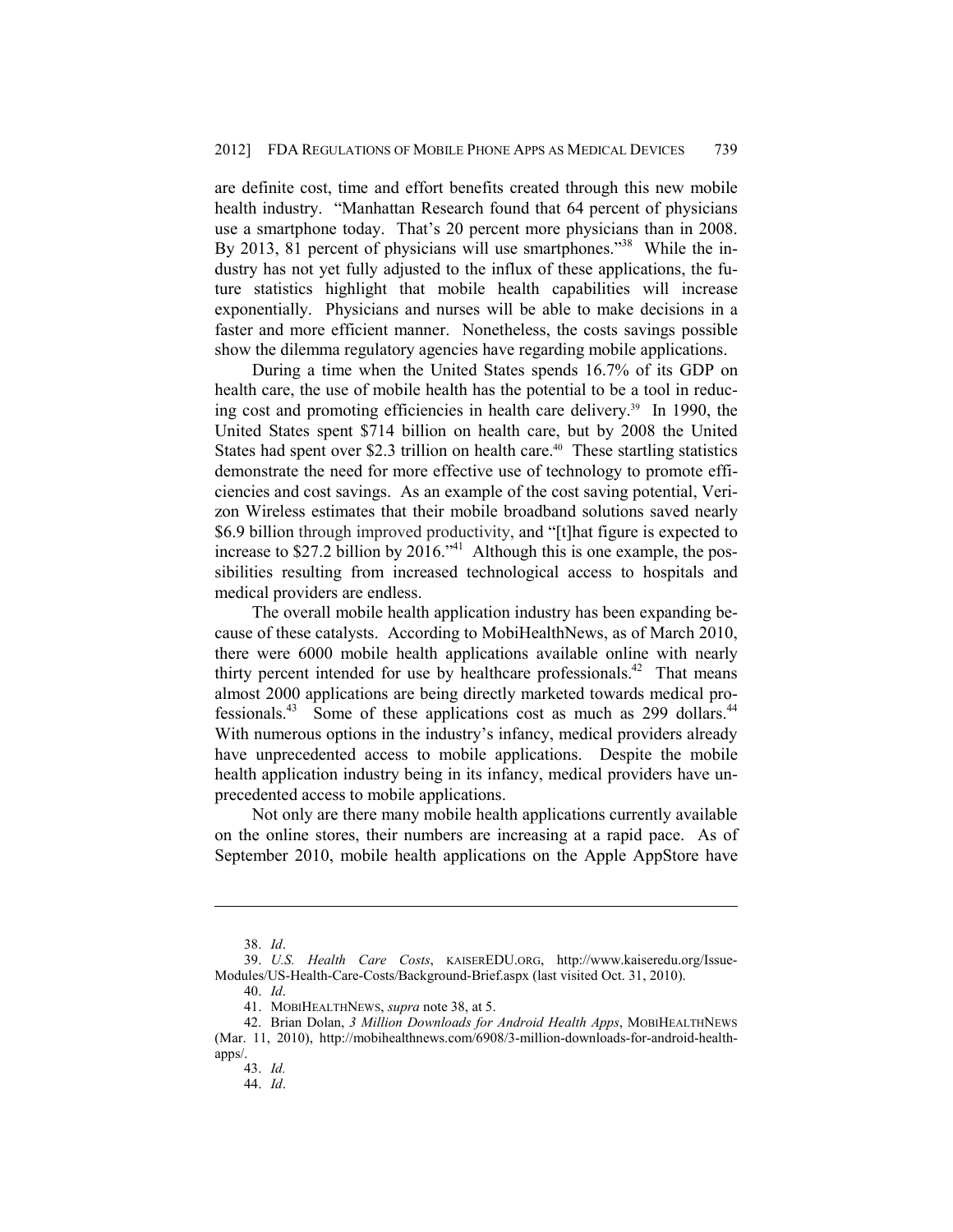grown by  $66.6\%$  within a 7-month timeframe.<sup>45</sup> During the same period, the number of mobile health applications available on the Android Market grew by 156.6% and by 141.4% in the Blackberry App World.<sup>46</sup>

Recognizing the increasing amount of mobile health applications available for download, it is necessary to analyze whether physicians are actually using applications for medical purposes. A report conducted by SDI found that ninety-five percent of the physicians who used mobile devices or smartphones utilize mobile health applications to access medical information.<sup>47</sup> Because physicians are already using different forms of applications, the increase of applications will only increase their ability to utilize mobile application technology.

Another factor increasing the prevalence of mobile health applications has been the actions of large corporations targeting health care providers for this new technology, highlighting the need for more regulation of these mobile health applications. For example, AT&T recently created an entire division devoted toward targeting the health care industry.<sup>48</sup> One of their initial offerings is an "'intelligent pill-bottle cap[]'" that sends a text message to caregivers when it is not opened on a daily basis.<sup>49</sup> Although this is not an application itself developed by a third party, it does show that corporations are recognizing the strong need for mobile health solutions.

Other large companies have also invested heavily in mobile health technology. Verizon Wireless recently announced a deal with BL Healthcare for health applications that will work on BL's wireless devices.<sup>50</sup> Additionally, Verizon has promoted applications for home health care workers and mobile video consultations.<sup>51</sup> Even more interesting is Apple Inc.'s showcasing of medical applications to be used with their iPhone to physicians during workshops at its stores.<sup>52</sup> Additionally, Apple has a designated space for medicine on their website which includes many of their technologies. $53$ 

These examples emphasize the need for further regulation because the

<u>.</u>

 50. Brian Dolan, *Mobile Health 20/20: Verizon, Google, Glowcap*, MOBIHEALTHNEWS (Aug. 11, 2010), http://mobihealthnews.com/8605/mobile-health-2020 verizon-google-glowcap/.

51. *Id*.

 <sup>45.</sup> Dolan, *supra* note 45.

 <sup>46.</sup> *Id*.

 <sup>47.</sup> SDI Reports: Nearly a Third Of Physicians Use Handheld and Smartphone Devices to Access Medical Information, PRWEB (Mar. 4, 2010), http://www.prweb.com/releases/ SDI/SocialMediaStudy/prweb3681704.htm.

 <sup>48.</sup> Peter Svensson, *AT&T Sets up Division to Target Health Care*, WIRELESS WEEK (Nov. 5, 2010), http://www.wirelessweek.com/News/2010/11/Policy-and-Industry-ATT-Division-Target-Healthcare/.

 <sup>49.</sup> *Id*.

 <sup>52.</sup> Iltifat Husain, *Apple is Actively Recruiting Health Care Providers at their Retail Stores*, IMEDICALAPPS (May 6, 2010), http://www.imedicalapps.com/2010/05/applehealthcare-providerselectronic-medical-records-ipad-iphone/.

 <sup>53.</sup> *Id*.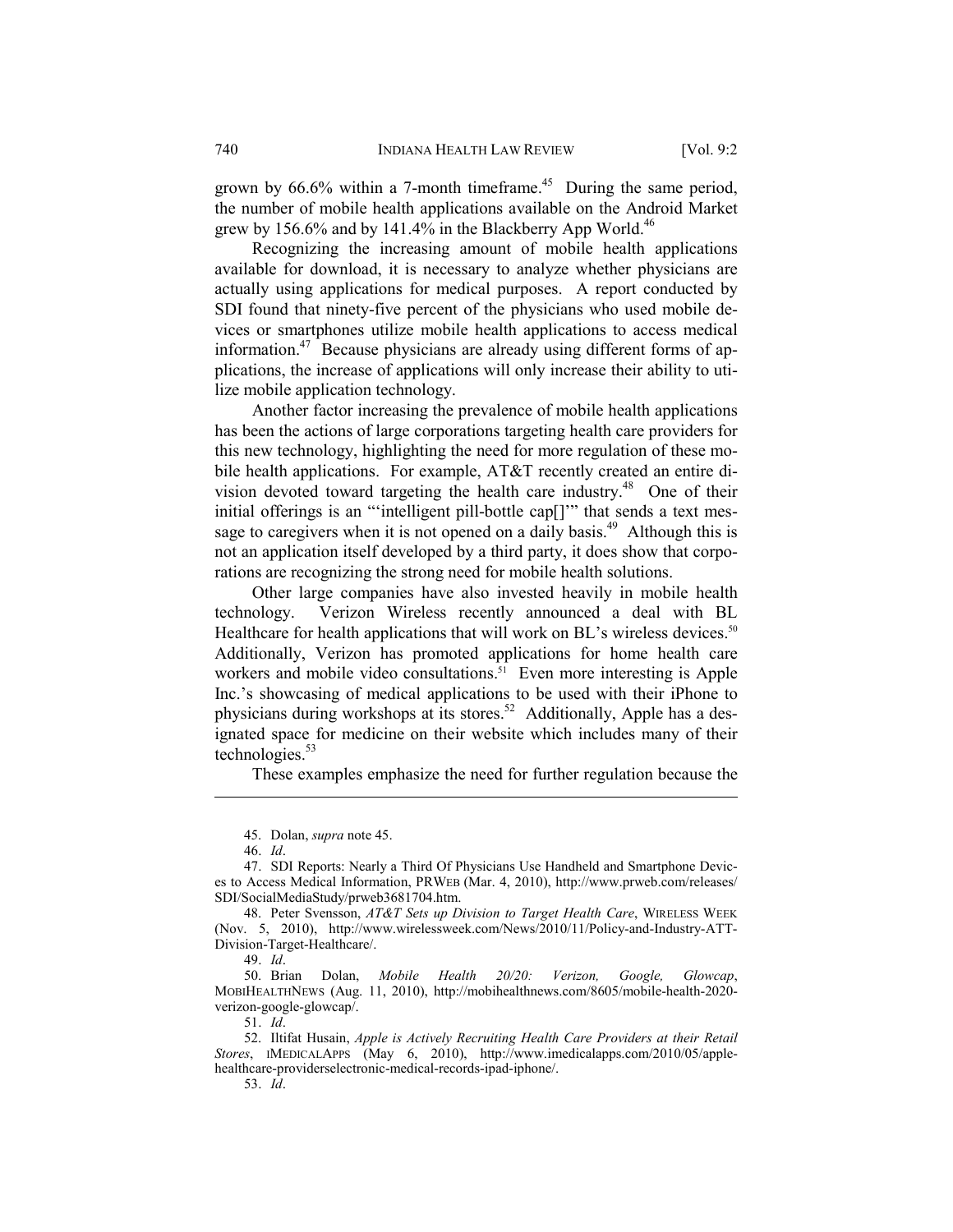industry can and will expand into every facet of medical practice. Corporate movement into the arena of mobile health has spurred the development of applications, and as discussed above, some companies are even promoting the use of these applications. As mentioned previously, some applications are merely informational while others are extremely complex. Only by analyzing current mobile health applications is it possible to understand the dividing line of what applications should be regulated. However, a balance between innovation and regulation needs to be struck because of the extensive investment in the industry by mobile phone companies, third party developers, and medical providers.

#### IV. MOBILE HEALTH APPLICATIONS

#### *A. Introduction to Mobile Health Applications*

Understanding the mobile health application industry is important in recognizing the delicate nature of these new innovations. On one hand, an entire new industry is being developed for people who have mobile devices or smartphones. Yet on the other hand, mobile health applications are giving unprecedented access to health diagnosis, treatment, and decisionmaking software to everyone with access. In order to fully understand the amount of regulation needed though, it is necessary to consider the types of applications offered and the level of medical intervention they provide.

Mobile health applications are surprisingly innovative and have truly amazing capabilities. There appear to be two main types of mobile health applications: information-based and diagnostic. When a mobile health application acts simply as an informational source, it provides little more than a website or a book; however, as the function of an application becomes more diagnostic the need for regulation becomes more realistic. By analyzing the currently developed models, a more firm dividing line can be discerned to decide what level of regulation is necessary for each individual mobile health application.

## *B. Informational Mobile Health Applications*

Informational applications allow the user to read, input their own data, and gather resources to make decisions. Applications such as these have been used for quite some time, but they have mostly been utilized by medical professionals. One prime example of an information health application is Epocrates, which is an application built for iPhones, iPods, BlackBerrys, and Androids among others.<sup>54</sup> Epocrates software allows the user to look

 <sup>54.</sup> Mobile Products, EPOCRATES INC., http://www.epocrates.com/mobile (last visited Mar. 3, 2012).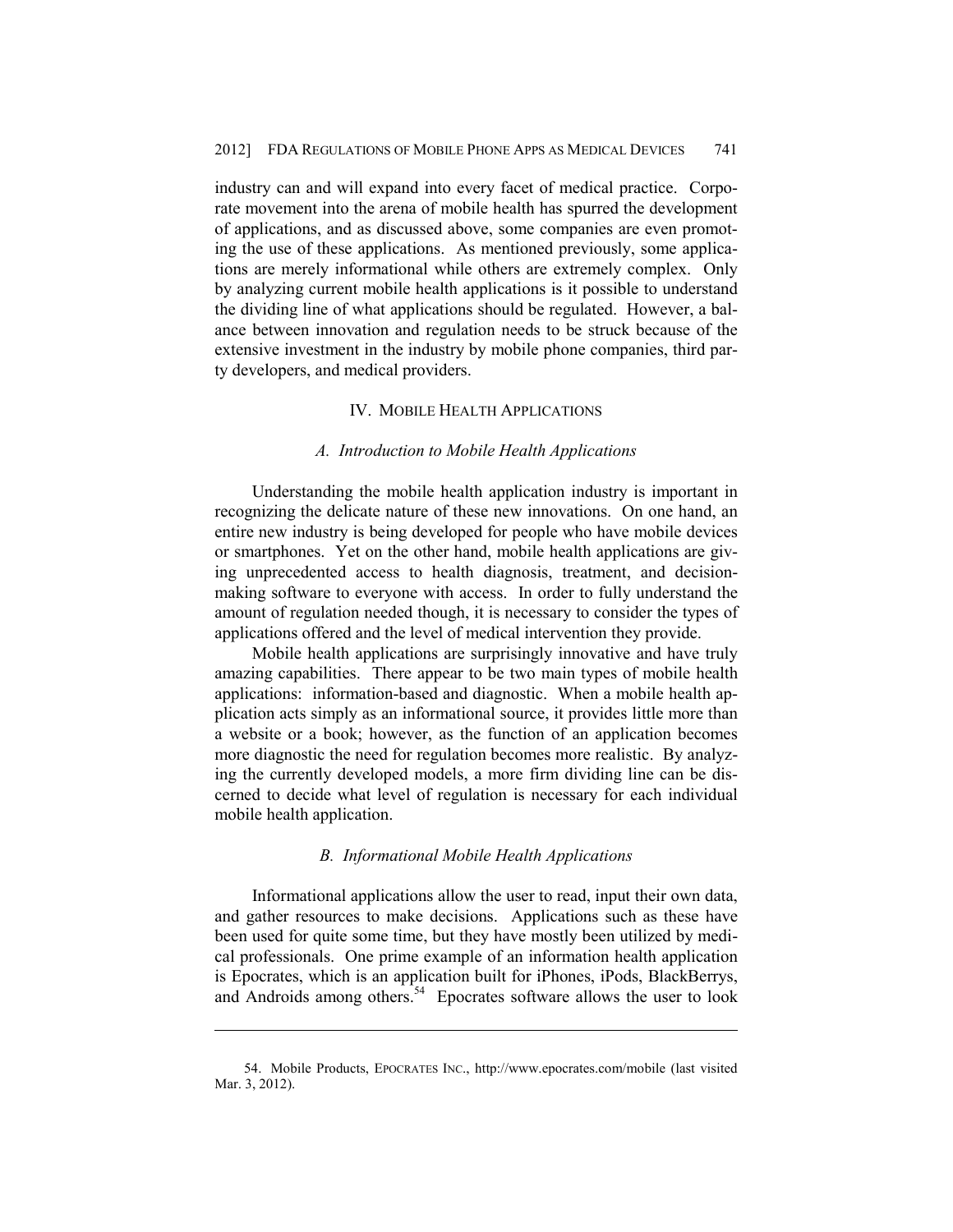up drug information, coding references, and medical dictionary terms.<sup>55</sup> As of 2010, Epocrates had one million users, including forty percent of physicians in the United States.<sup>56</sup> This information is used by the physician to make medical decisions based on his or her own knowledge. However, use of this application provides a reference on hand at all times. Although this application is geared towards medical providers, anyone can download and use the application. With the current application explosion, informational applications are becoming more useful for the everyday user in addition to medical providers.

The Medscape app for the iPhone or iPod Touch is another application that allows the user to reference drugs, check drug interactions, find disease references, and view step by step instructions for clinical procedures.<sup>57</sup> Medscape is similar to Epocrates in that its main purpose is for information rather than an actual medical procedure. Nonetheless, these two examples highlight informational mobile health applications predominately targeted towards medical providers, although consumers can still easily download these products.

In addition, other mobile health applications have been developed for the common consumer rather than a health care provider. An example of this type of mobile health application is the Let's Move It application. The Let's Move It mobile health application, developed by Cleveland Clinic Wellness Enterprise, is an application that allows the user to track steps taken, calories burned, weight loss, and allows the user to set goals for activity.<sup>58</sup> This application is available for download on Apple devices as well as Android devices<sup>59</sup> It provides information and feedback on the user's activity but is merely informational for the user, as it only offers a data tracking system.<sup>60</sup>

Another example of a consumer focused mobile health application is the Cures A-Z application. Although this application is marketed toward the general consumer rather than a medical provider, the application developed by Plum Amazing purports to be a "free Comprehensive Medicine specialist in your pocket. $\overline{5}^{61}$ . The actual application contains a complete list of health conditions and their treatments in order for users to manage an

<u>.</u>

59. *Id*.

60. *See id.*

 <sup>55.</sup> *Id*.

 <sup>56.</sup> *Epocrates Files to Raise up to \$75M in IPO*, S.F. BUS. TIMES (July 16, 2010), http://www.bizjournals.com/sanfrancisco/stories/2010/07/12/daily88.html.

 <sup>57.</sup> *Medscape Mobile*, MEDSCAPE, http://www.medscape.com/public/iphone?src=ppc\_ google&ef\_id=:20101104145047:s (last visited Nov. 4, 2010).

 <sup>58.</sup> *Let's Move It*, ITUNES PREVIEW, http://itunes.apple.com/us/app/lets-moveit/id396874560?mt=8 (last visited Mar. 10, 2012).

 <sup>61.</sup> *Cures A-Z*, ITUNES PREVIEW, http://itunes.apple.com/us/app/cures-a-z/id29764 8638?mt=8 (last visited Mar. 10, 2012).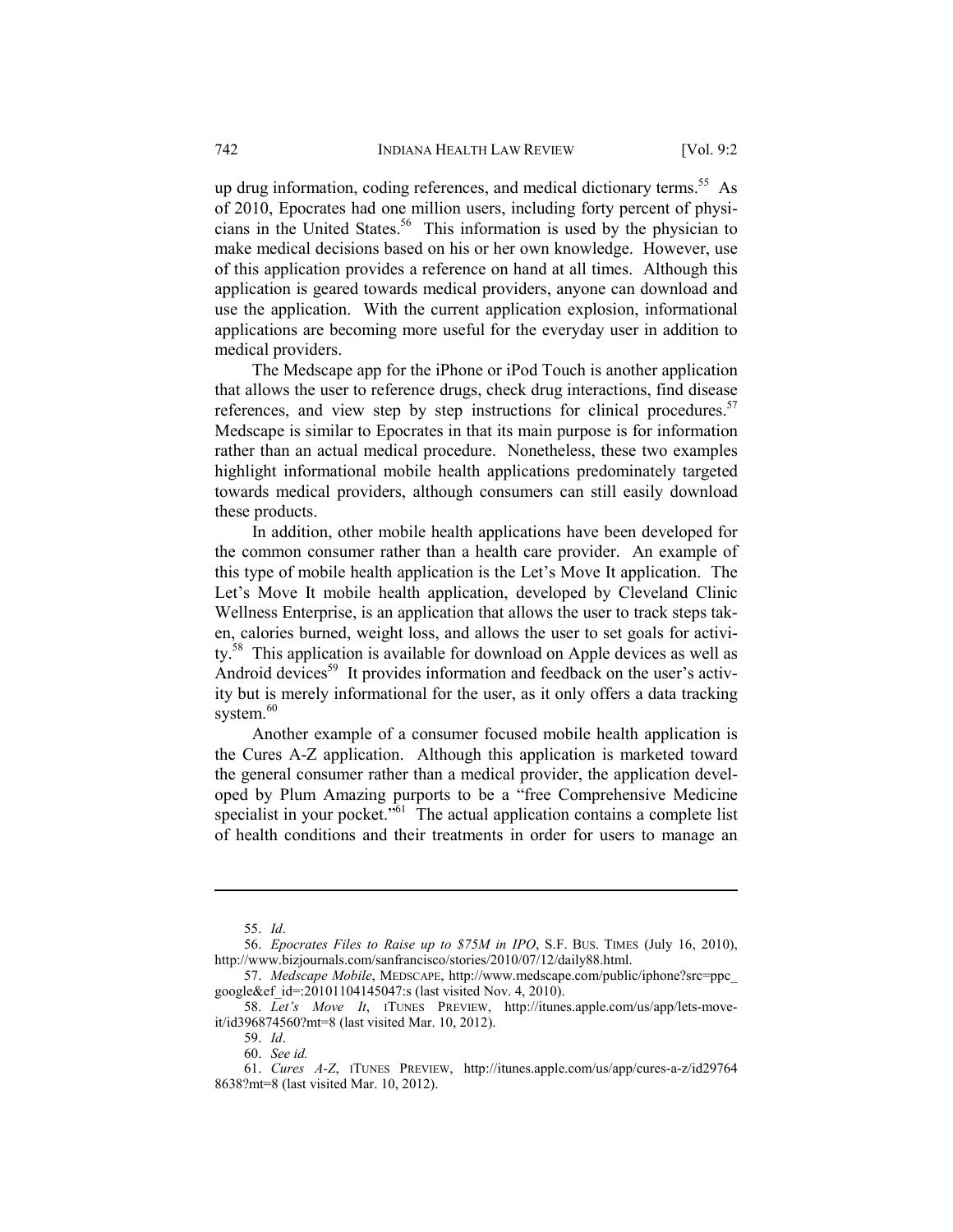illness.<sup>62</sup> Additionally, the application can teach the user about nutrition and the benefits of living a healthy lifestyle.<sup>63</sup> Although this application is informational, it does purport to act as a medical professional in one's pocket.<sup>64</sup>

The two previous examples demonstrate that mobile health applications once were more informational although some very noticeable grey areas existed. For example, with certain applications users can provide their own treatments. The user is given the information not just for his or her own knowledge but to actually diagnose his or her problem in hopes of finding treatment. However, obviously the information provided is similar to a website rather than an actual medical tool used for diagnosis. Nonetheless, these forms of applications are numerous and the dividing line between an informational application, and an application for diagnosis is hardly noticeable at all times.

## *C. Diagnosing Mobile Health Applications*

Mobile health applications that are used in diagnosis and treatment are of the utmost concern because some allow decision processes normally handled by medical professionals to now be entirely dependent on the software. The technology used for mobile health applications is complex and the applications normally allow the user to solve an illness or act to give the user information regarding their illness. Currently, these mobile health applications are geared towards medical providers; however, there are many that everyday consumers could use for their own purposes. Although these applications are in their infancy, the industry has made impressive strides in developing mobile health applications that act beyond informational purposes.

A prime example of a diagnosing mobile health application is Instant Heart Rate. Instant Heart Rate is an application built for the iPhone and Android devices. $65$  The application can take the user's heart rate by allowing the user to place his or her finger over the camera for ten seconds.<sup>66</sup> The developer explains that "it works by tracking the color changes in the light that passes through your finger" and acts "as a medical pulse oximeter but without a dedicated light source."<sup>67</sup> Bear in mind, the FDA has drafted guidance on FDA approval of pulse oximeters.<sup>68</sup> This is an example of a

 <sup>62.</sup> *See id*.

 <sup>63.</sup> *See id*.

 <sup>64.</sup> *Id*.

 <sup>65.</sup> *Instant Heart Rate*, AZUMIO, http://www.instantheartrate.com/android.jsp (last visited Mar. 10, 2012).

 <sup>66.</sup> *Id*.

 <sup>67.</sup> *Id.* 

 <sup>68.</sup> *See Draft Guidance for Industry and FDA Staff – Pulse Oximeters – Premarket Notification Submissions [510(k)s]*, U.S. FOOD & DRUG ADMIN., http://www.fda.gov/Medical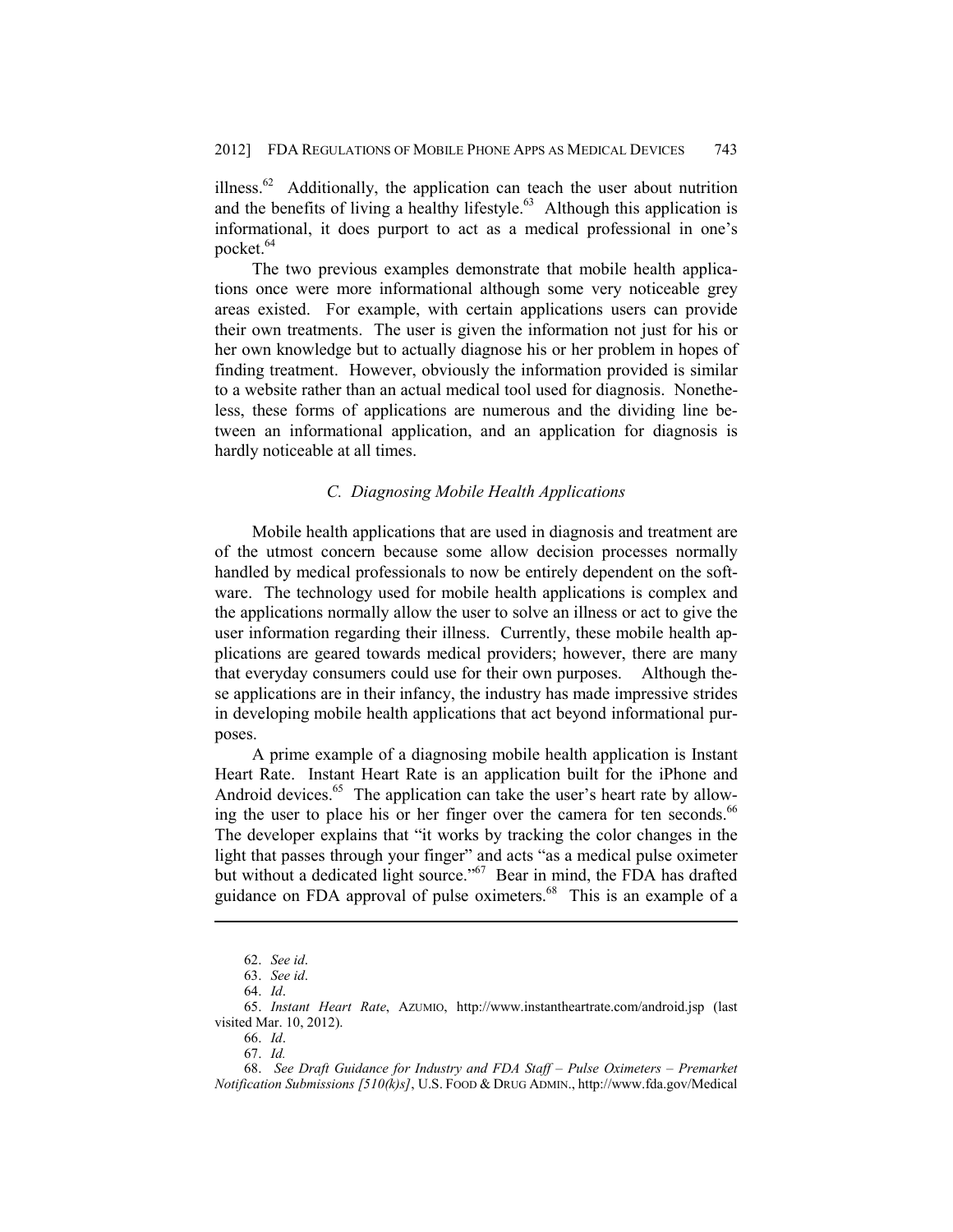mobile health application that is geared towards the general consumer rather than medical providers.

Another example that is still in development will allow users to give themselves eye exams with their own mobile devices. Netra, a software and add-on developed by researchers at the Massachusetts Institute of Technology ("MIT"), is an application that can provide eye exams from consumers' phones.69 The application requires an add-on piece that allows the user to look through it and will indicate if the user is nearsighted, farsighted, or has astigmatism.<sup>70</sup> The developers explained that the add-on costs only two dollars. They are looking to obtain FDA approval for the application.<sup>71</sup> This example proves that companies are already aware of the possibility of regulations and are preemptively looking for approval. Nevertheless, there are many applications that have yet to seek approval likely because there is little guidance on the topic from the proper authorities.

ResolutionMD Mobile by Calgary Scientific is another mobile application marketed toward medical providers. The application allows users to view radiology images on their mobile device and will also provide capability for video consults.72 The medical professional can view CT and MR images through their device. The FDA has approved the mobile software for the iPhone and iPad but is still seeking clearance for Android devices.<sup>73</sup> In addition, Health Canada has approved the mobile application for diagnostic use.<sup>74</sup> This example is unique because it has already been approved. Nonetheless, this highlights a major dividing line with mobile health applications: the software offers the ability to diagnose, yet there are many applications that are just as complex, but their developers are unsure of the need for FDA approval.

One example of such an application is the iStethoscope. The iStethoscope Pro, developed by Undercover Scientist Software, is an application used on the iPhone marketed towards the consumer.<sup>75</sup> The user can take the iPhone, place it on their chest, and the user can record their heartbeat.<sup>76</sup> The phone can show a phonocardiograph display of your information.<sup>77</sup> In addition, the phone can send the recording and images of the readings to anyone

1

73. *Id*.

74. *Id*.

Devices/DeviceRegulationandGuidance/GuidanceDocuments/ucm071361.htm (last updated Feb. 9, 2012).

 <sup>69.</sup> *Eye Exam? There's An App For That: Think of Device As 'Thermometer for the Eye'*, THEDENVERCHANNEL.COM (Oct. 4, 2010), http://www.thedenverchannel.com/health/ 25277124/detail.html.

 <sup>70.</sup> *Id*.

 <sup>71.</sup> *Id*.

 <sup>72.</sup> *ResolutionMD Mobile*, CALGARY SCIENTIFIC INC., http://www.calgaryscientific. com/index.php?id=5 (last visited Nov. 4, 2010).

 <sup>75.</sup> *See iStethoscope*, ITUNES PREVIEW, http://itunes.apple.com/us/app/istethoscopepro/id322110006?mt=8# (last visited Nov. 4, 2010).

 <sup>76.</sup> *Id.*

 <sup>77.</sup> *See id*.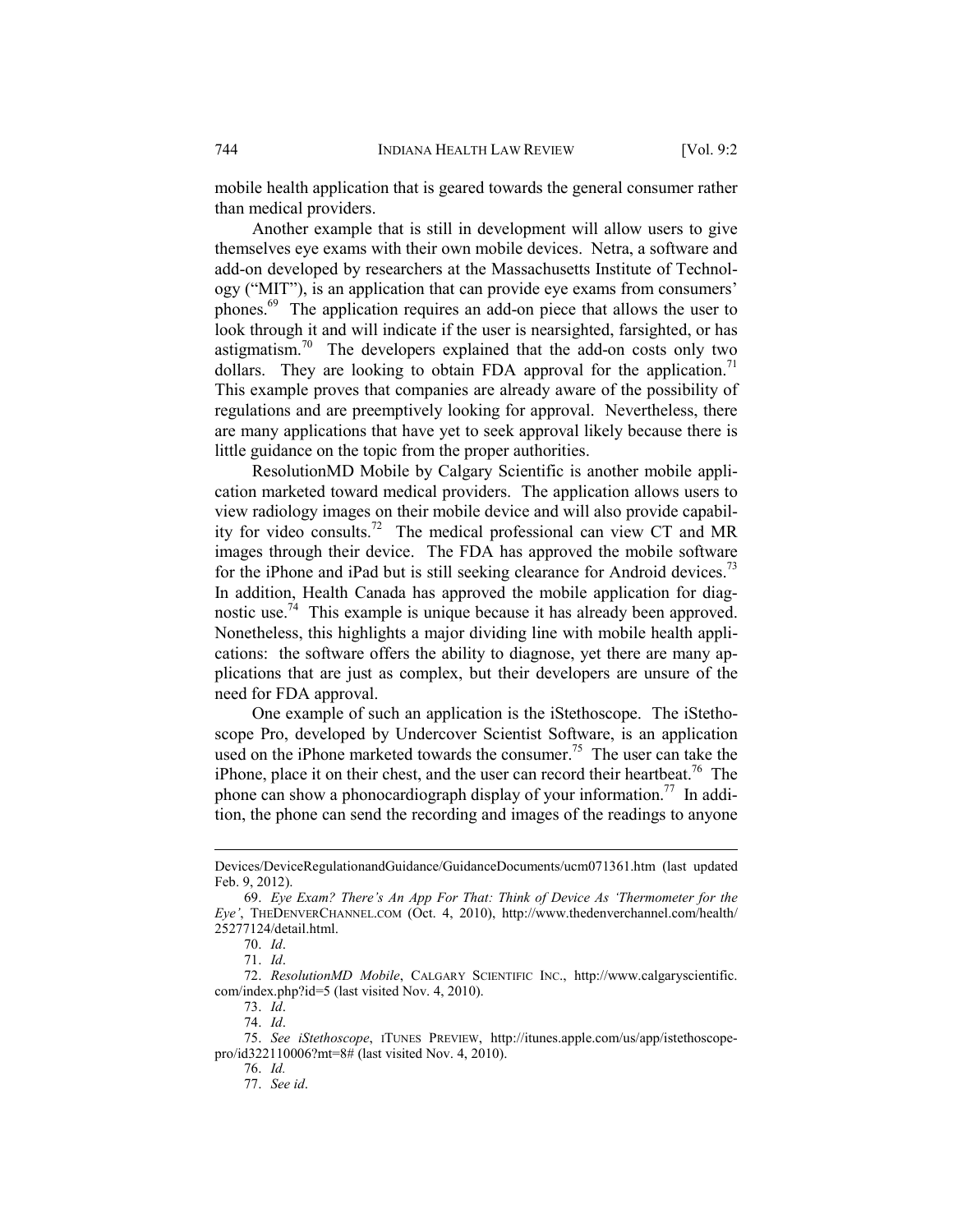else through email.78 This type of application functions much like a stethoscope yet has not received any regulation of its uses.

The one capability that each of the above examples have in common is the ability to diagnose a medical purpose. On one hand, these applications could help service the world, yet these applications also represent a significant risk to the user. Consumers could download these applications and use them on their own in lieu of a medical provider at the risk that the information the consumer receives from an application might be faulty or incorrect. The bottom line is that these applications will only increase in their complexities and uses over time. Therefore, the FDA needs to issue strict guidelines that balance regulation and innovation needs.

#### V. REGULATION OF MEDICAL DEVICES

Mobile health applications and mobile applications in general have very little oversight. The process of bringing technology to the consumer is an issue of time. The first software developer to bring the application to market reaps the benefits of being the innovative genius that developed such an application. Up until this point, mobile applications have stayed on this path of little, if any regulation. However, with the increases in technology and innovation, applications have become more prone to regulation. In particular, mobile health applications are now being viewed and regulated as medical devices. It is necessary to take a moment to analyze the current FDA methods when evaluating what constitutes a medical device and how it should be regulated.

### *A. Medical Device Definition by FDA*

Normally, if a product meets the FDA definition of a medical device, then the product is subject to pre and post marketing regulations by the FDA. The definition of a medical device is as follows:

> an instrument, apparatus, implement, machine, contrivance, implant, in vitro reagent, or other similar or related article, including a component part, or accessory which is: recognized in the official National Formulary, or the United States Pharmacopoeia, or any supplement to them, intended for use in the diagnosis of disease or other conditions, or in the cure, mitigation, treatment, or prevention of disease, in man or other animals, or intended to affect the structure or any function of the body of man or other animals, and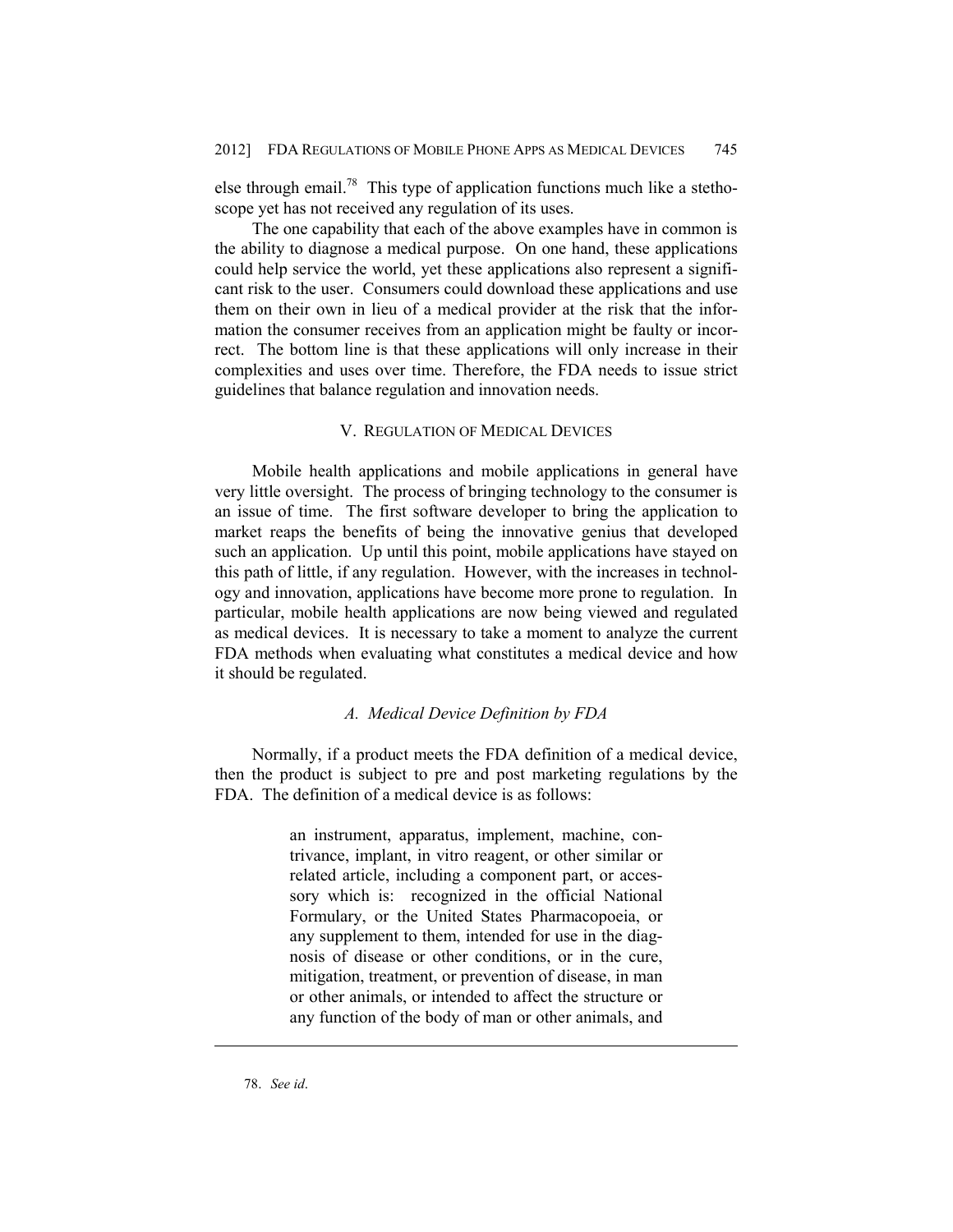which does not achieve any of its primary intended purposes through chemical action within or on the body of man or other animals and which is not dependent upon being metabolized for the achievement of any of its primary intended purposes.<sup>79</sup>

Examples of medical devices regulated by the FDA include tongue depressors, bedpans, laser surgical devices, and x-ray machines.<sup>80</sup> The definition itself is broad for the purposes of regulating many different devices.

The FDA's definition of a medical device is extremely broad in that it describes a medical device as "an instrument . . . intended for use in diagnosis of disease or other conditions, or in the cure, mitigation, treatment, or prevention of disease, in man or other animals."<sup>81</sup> Likely many of the applications discussed previously in this Note are covered under such a broad definition. For example, some of the informational applications could be used to prevent disease or to diagnose. However, one of the most important guidelines when deciding whether these applications need FDA approval is looking to the purpose of the application. Many of the mobile health applications discussed have various intended uses, but this all depends on the particular facts of each piece of software. Overall the most fundamental aspect to understand is that the FDA has a broad definition for a purpose. The purpose requirement is to maintain safety for consumers who use these devices and to make sure that there is regulatory control in cases of defective products.

### *B. Classes of Medical Devices Under the FDA*

Medical devices under the FDA are broken into different classes: Class I, Class II or Class III. These classes designate what amount of regulatory control is needed on the different types of medical devices. Each category represents different risks associated with the product as well as covering the varying timelines for when an application can be brought to market.

Class I devices have the least regulatory control. In most cases, these devices have a small potential for harm for the user and are simpler in design. Examples of Class I devices include bandages, examination gloves, and certain surgical instruments. $82$  These devices are subject to general

 <sup>79.</sup> *Is The Product a Medical Device?*, U.S. FOOD & DRUG ADMIN., http://www.fda.gov/MedicalDevices/DeviceRegulationandGuidance/Overview/ClassifyYour Device/ucm051512.htm (last visited Feb. 29, 2012); 21 U.S.C. § 321(h) (2010).

 <sup>80.</sup> *Id.*

 <sup>81.</sup> *Id*. and Special Controls, U.S. FOOD & DRUG ADMIN., http://www.fda.gov/MedicalDevices/DeviceRegulationandGuidance/Overview/GeneralandS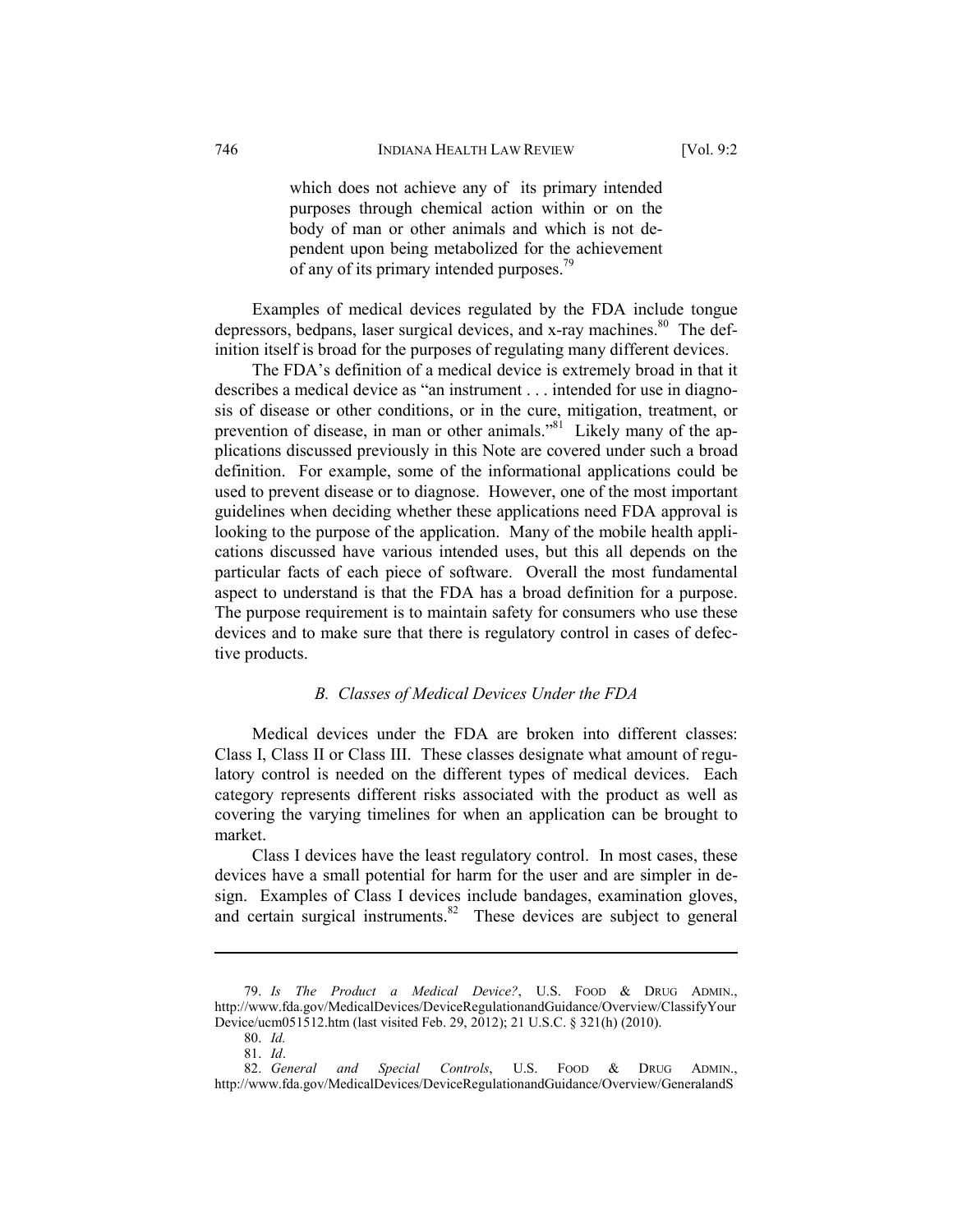controls that include: registration of the company, device registration, and tracking of the activities of company. Moreover, devices must be manufactured under the Good Manufacturing Practices, the devices must be labeled in accordance with regulations, and the device must be submitted to premarket notification before the device can be marketed.<sup>83</sup> However, according to the FDA, "[m]ost Class I devices are exempt from the premarket notification and/or good manufacturing practices regulation."84

The second class of device is a Class II medical device. "Class II devices are those for which general controls alone are insufficient to assure safety and effectiveness, and existing methods are available to provide such assurances."85 Because Class II devices require more regulation, products are subject to the general controls of Class I devices but also special controls. "Special controls may include special labeling requirements, mandatory performance standards, and postmarket surveillance."<sup>86</sup> Class II devices include products such as a powered wheelchair, infusion pumps, or surgical drapes. $87$  This type of classification requires more time and investment on the part of the software developer or manufacturer.

Class III devices are the most regulated devices under FDA controls. "Class III devices are those for which insufficient information exists to assure safety and effectiveness solely through general or special controls."<sup>88</sup> Class III devices usually sustain human life or prevent injuries or they could allow an unreasonable risk of injury.<sup>89</sup> Because of the risks involved with these products, Class III devices require premarket approval which includes actual scientific evidence that the device is safe and effective for the products use.<sup>90</sup> Class III devices that require this stringent approval fall into the following categories: "(1) regulated as new drugs prior to May 28, 1976, also called transitional devices; (2) devices found not substantially equivalent to devices marketed prior to May 28, 1976; (3) Class III preamendment devices which, by regulation in 21 CFR, require a premarket approval application."91 Examples include implantable pacemaker pulse generators and endosseous implants.<sup>92</sup>

These are the three levels of regulation that a mobile health application might receive depending on whether it is found to be a medical device. Obviously all three categories require different regulation. Nevertheless, what type of regulation mobile health applications will face is still un-

1

92. *Id*.

pecialControls/default.htm (last visited Feb. 29, 2012).

 <sup>83.</sup> *Id*.

 <sup>84.</sup> *Id.* 85. *Id*.

 <sup>86.</sup> *Id*.

 <sup>87.</sup> *Id*.

 <sup>88.</sup> *Id*.

 <sup>89.</sup> *Id*.

 <sup>90.</sup> *Id*.

 <sup>91.</sup> U.S. FOOD & DRUG ADMIN., *supra* note 89.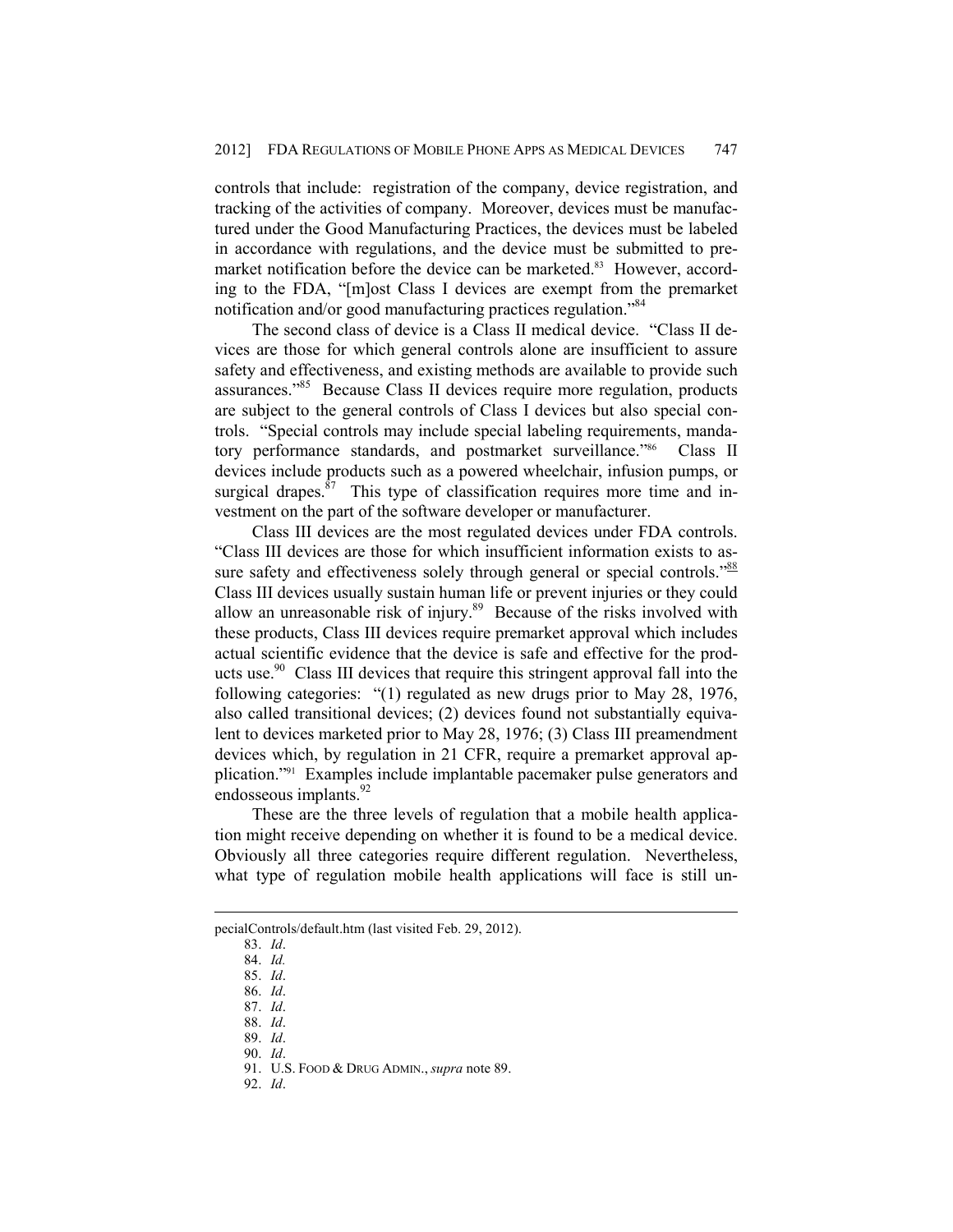known. To complicate matters, the FDA regulates software differently depending on whether it is deemed a component or an accessory. Both definitions change how the application is regulated and who is responsible for bearing the risk of the device through the FDA regulation process.

## *C. Component vs. Accessory Regulation*

Understanding if an application is a component or an accessory changes the regulation imposed by the FDA. The difference between the two can impact companies in numerous ways, and it is paramount for health software developers to understand the difference. Bradley Merril Thompson, a shareholder with the law firm Epstein Becker & Green, explains that "[i]n the area of mobile health technology, it's important to understand that an accessory or a component of a medical device is itself a regulated medical device."<sup>93</sup> Regardless of recognition, both are regulated medical devices. Companies must look toward who is purchasing the application to decide whether the device is a component or accessory.

Thompson puts it simply. "End-users buy accessories, while manufacturers buy components."94 Of course a more in depth analysis needs to be taken, however this is a strong guidepost for analyzing this issue. The FDA wants to protect the end-user as much as possible but in the most efficient manner. The ultimate question technology companies must answer is whether the differences in components or accessories will impact their own design process.

First, the component/accessory distinction will affect the manufacturer design process. Depending on what the device is determined to be, ultimately the regulations will rest with FDA oversight or the manufacturer. Thompson explains that "[c]omponents are exempt from most FDA regulatory requirements, with the regulatory burdens being borne by the finished device manufacturer."<sup>95</sup> "Accessories, on the other hand, since they go right to the end user, must meet the FDA requirements before they leave the hands of the accessory manufacturer.<sup>"96</sup> These two requirements push the burden to different parties related to the device.

The tension is between the manufacturer of the phone and the developer of the web application. For example, if the phone manufacturer were to bear the burden of the FDA regulations, developers would not have to worry about the regulations. However, the manufacturer would likely create standards to maintain FDA regulations within their own processes. On

 <sup>93.</sup> BRADLEY MERRIL THOMPSON, FDA REGULATION OF MOBILE HEALTH 3 (2010), *available at* http://mobihealthnews.com/wp-content/pdf/FDA Regulation of Mobile Health.pdf.

 <sup>94.</sup> *Id.*

 <sup>95.</sup> *Id.* 

 <sup>96.</sup> *Id.*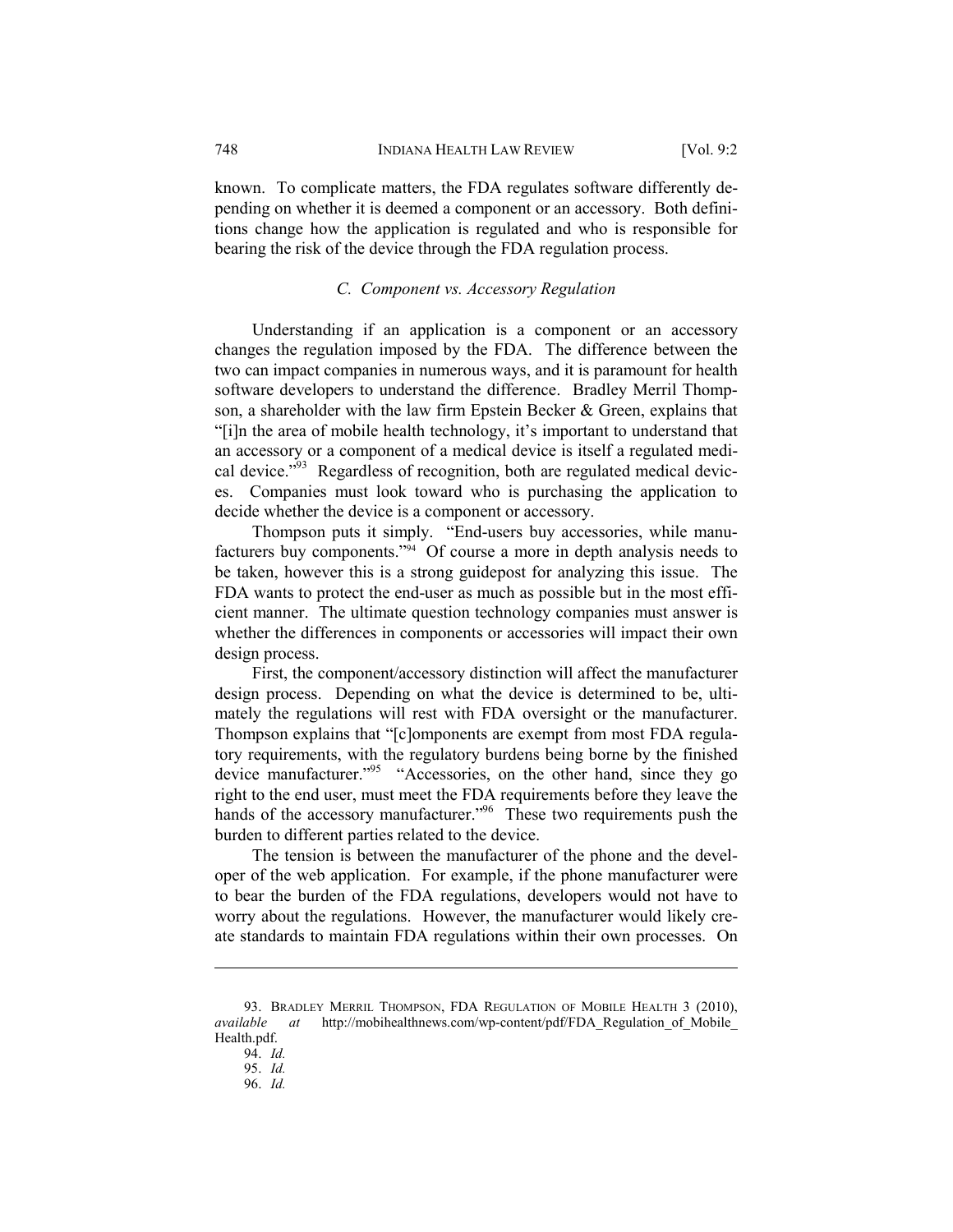the other hand, if the application developer were required to bear the burden, then the manufacturer would not have to develop those protocols. These are the current dilemmas facing developers and manufacturers of mobile devices. Nevertheless, analysis of the current mobile health applications can help explain how some applications are classified as medical devices and whether all mobile health applications should be classified as medical devices.

## VI. ARE MOBILE APPLICATIONS MEDICAL DEVICES?

Many developers are aware of potential FDA regulations regarding their applications. However, there is very little guidance on what mobile health applications fall into the category of medical devices. Some mobile health applications have already applied for FDA approval, yet there are many developers unsure as to whether their application is applicable to the same regulatory standards. The different types of mobile health applications were discussed earlier, but this number is only increasing. Due to this problem the FDA needs to submit detailed guidance regarding the use and development of mobile health applications.

## *A. FDA Regulation of Software*

To add some guidance to these issues, understanding the FDA guidelines regarding software in medical devices is required. The FDA has dealt with software contained in medical devices for at least a decade. Through the years the FDA has changed these guidelines in numerous ways as the agency learns more about the interaction between software and medical devices. As a result, the FDA has attempted to create guidelines that take "the least burdensome approach." $97$  But, there are still substantial issues that must be dealt with when developing software for a medical device.

The FDA submitted guidelines for most software in medical devices, which includes firmware, stand-alone software applications, and accessories to medical devices.<sup>98</sup> The FDA explains that the software referred to in its regulation of devices are those that "contain one or more software components, parts, or accessories, or are composed solely of software.<sup>"99</sup> As a result, this definition could very likely apply to mobile health applications. Even the FDA explains that these guidelines apply to "software devices regardless of the means by which the software is delivered to the end user."<sup>100</sup>

 <sup>97.</sup> *Guidance for the Content of Premarket Submissions for Software Contained in Medical Devices*, U.S. FOOD & DRUG ADMIN., http://www.fda.gov/MedicalDevices/Device RegulationandGuidance/GuidanceDocuments/ucm089543.htm (last updated May 18, 2011).

 <sup>98.</sup> *Id.*

<sup>99</sup>*. Id.*

<sup>100</sup>*. Id.*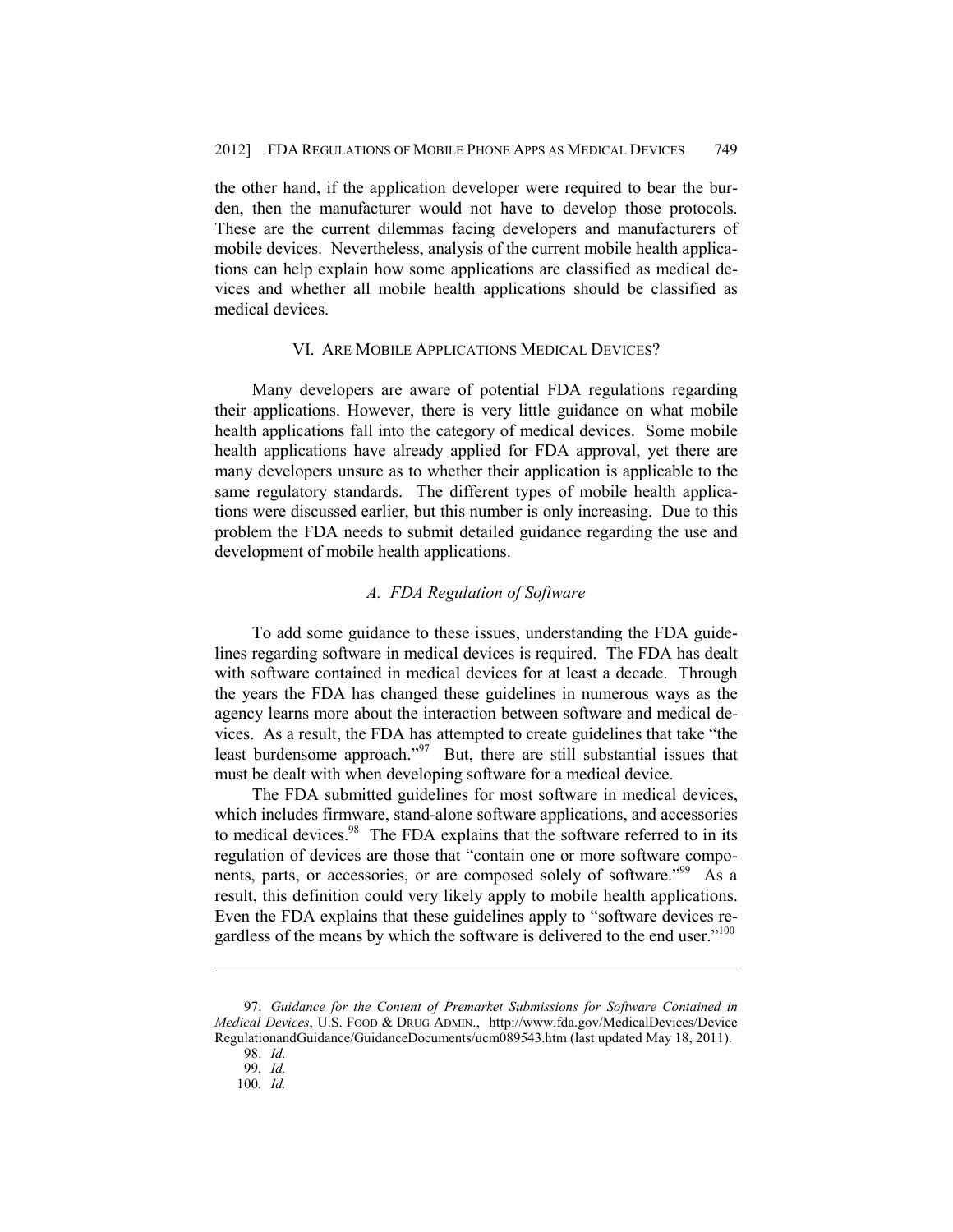The particular suggestions by the FDA regarding medical devices containing software are numerous. First, software should be labeled major, moderate, or minor.<sup>101</sup> A major label is a software enabled device that "could directly result in death or serious injury to the patient or operator."102 A moderate label applies to a software device that could result in a minor injury.103 Lastly, a minor label applies a software device that is unlikely to cause an injury.<sup>104</sup>

The above regulations are only one method of regulating software under the level of concern method. Another method is through regulation of the software's inherent risk and intended use. According to the mHealth Regulatory Coalition, "intended uses of mHealth software can be broken into four categories: 1) display and storage; 2) transmission; 3) collection; and 4) analysis."<sup>105</sup> Then, the software is broken down into one of five different categories of inherent risk.<sup>106</sup>

By categorizing software into intended uses and inherent risk, the amount of FDA regulatory oversight can be ascertained. Generally, though, defining the point at which software becomes a medical device is not easy. In fact, applications that do similar actions and allow access to similar information might be regulated differently. The mHealth Regulatory Coalition explains that:

> [A] scale that displays an individual's weight has an extremely low inherent risk if the individual is merely using the data for personal wellness purposes, yet the same display of the same data may have a moderate or high inherent risk if the patient is required to notify a healthcare provider when their weight reaches a certain point.<sup>107</sup>

Finally, in 2011 the FDA issued a final rule creating a new category for software called medical device data systems ("MDDS").<sup>108</sup> The FDA defines a MDDS as a device "that is intended to transfer, store, convert from one format to another according to preset specifications, or display medical device data . . . [which] acts only as the mechanism by which med-

<u>.</u>

106. *Id.*

<sup>101</sup>*. Id.* 

<sup>102</sup>*.* U.S. FOOD & DRUG ADMIN., *supra* note 186.

<sup>103</sup>*. Id.*

 <sup>104.</sup> *Id.*

 <sup>105.</sup> BRADLEY MERRILL THOMPSON ET AL., A CALL FOR CLARITY: OPEN QUESTIONS ON THE SCOPE OF FDA REGULATION OF MHEALTH 37 (2010), *available at* http://mhealth regulatorycoalition.org/wp-content/uploads/2010/12/mrcwhitefinal122210.pdf.

 <sup>107.</sup> *Id.* at 38.

 <sup>108.</sup> Medical Devices; Medical Device Data Systems, 76 Fed. Reg. at 8637–8638 (Feb. 15, 2011) (to be codified at 21 C.F.R. pt. 880)..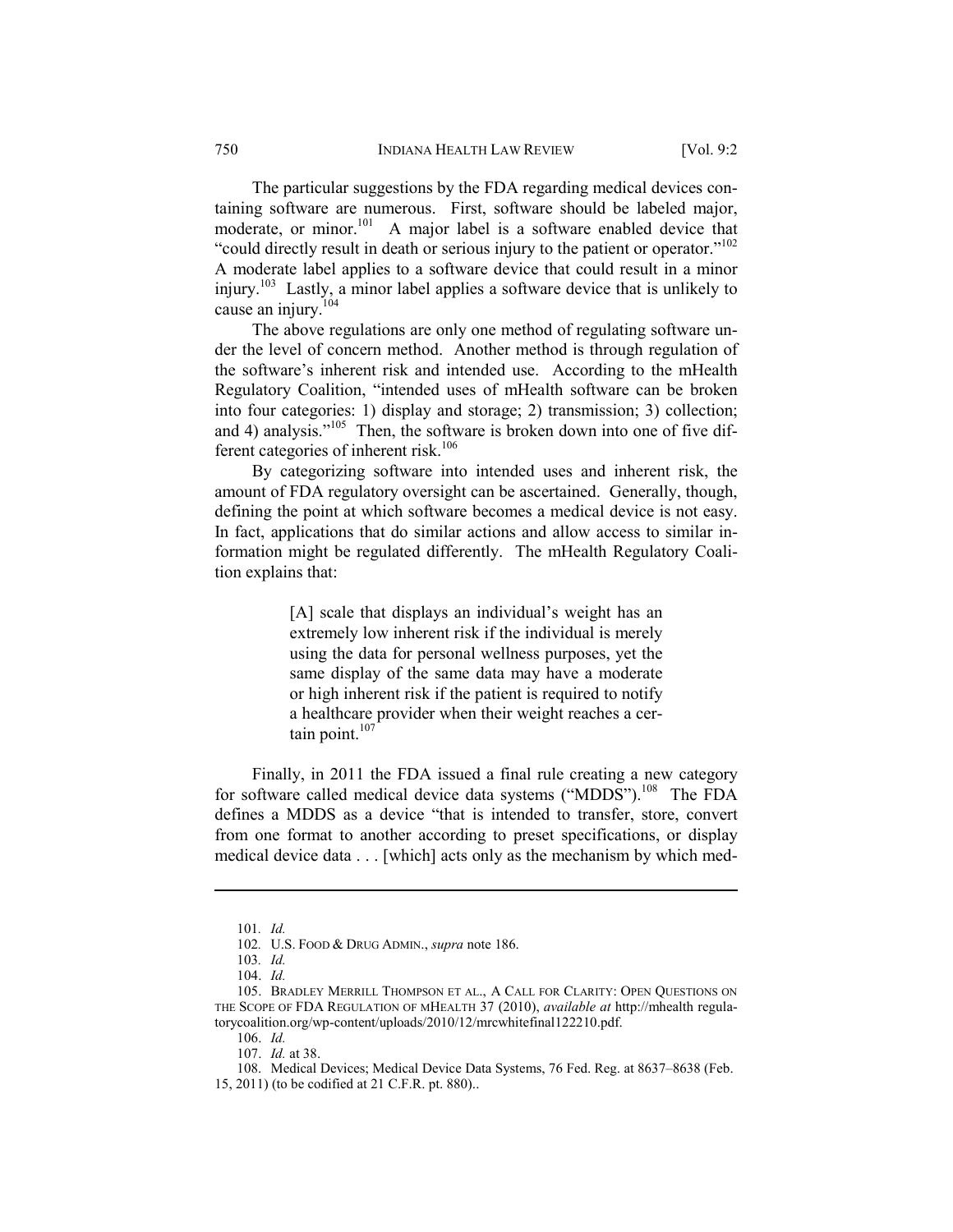ical device data can be transferred, stored, converted, or displayed."109 According to this definition, it appears the FDA is limiting MDDSs to all systems or software that transfers, stores, or converts medical device data without changing the function of the connected medical device itself.

Although this definition appears clear, it does create some substantial issues for mobile health. First, if the purpose of the rule is to classify the MDDS as a Class I device, the device will be exempt from premarket notification. However, if a company is not aware its software falls under the MDDS rule, these companies will likely now be subject to registration with the FDA and other reporting and quality requirements. This assumes that the company recognizes it was subject to the MDDS rule previously or is now subject to the current standard. Nevertheless, the consequences for falling outside the MDDS classification are substantial.

For companies that were not previously subject to the MDDS classification, they may be now. This creates two distinct problems. First, a company may discover that it is no longer within the definition and is not subject to FDA Class I requirements. Second, a company may find out that it is outside the MDDS classification but still subject to FDA regulations. In short, this means that previously unregulated software may now be classified as a Class II or Class III medical device. From a larger perspective, the MDDS rule enlarged the category while also limiting the category to Class I devices.

Practically speaking, the MDDS regulation creates common issues for providers, practitioners, and developers. First, the data itself can go through multiple sources before reaching a MDDS device. A medical device can send data to device A, B, C, D, and finally reach the MDDS device in question and still be regulated. Second, health record management may fall under this classification. For example, software used for the transfer of health records to multiple healthcare organizations could be regulated. However, it is important to note that manually entered data is not considered medical device data under this rule.<sup>110</sup> Furthermore, the MDDS classification applies to the software creator as well as manufacturers, providers, and health care organizations that choose to create their own software.

The differences between premarket approval and premarket notification are considerable from a costs perspective. For example, the fees for premarket notification in 2012 will be \$4717, whereas the costs for submitting a device for premarket approval "can reach \$1,000,000, plus user fees of an additional \$185,000 in FY 2008, increasing to \$256,384 in 2012."<sup>111</sup> Nonetheless, these three methods of defining when software must be regu-

 <sup>109.</sup> Medical Devices; Medical Device Data System, 76 Fed. Reg. at 8638.

 <sup>110.</sup> Medical Devices; Medical Device Data System, 76 Fed. Reg. at 8639.

 <sup>111.</sup> Devices: General Hospital and Personal Use Devices; Reclassification of Medical Device Data System, 73 Fed. Reg. at 7502 (Feb. 8, 2008) (to be codified at 21 C.F.R. pt. 880).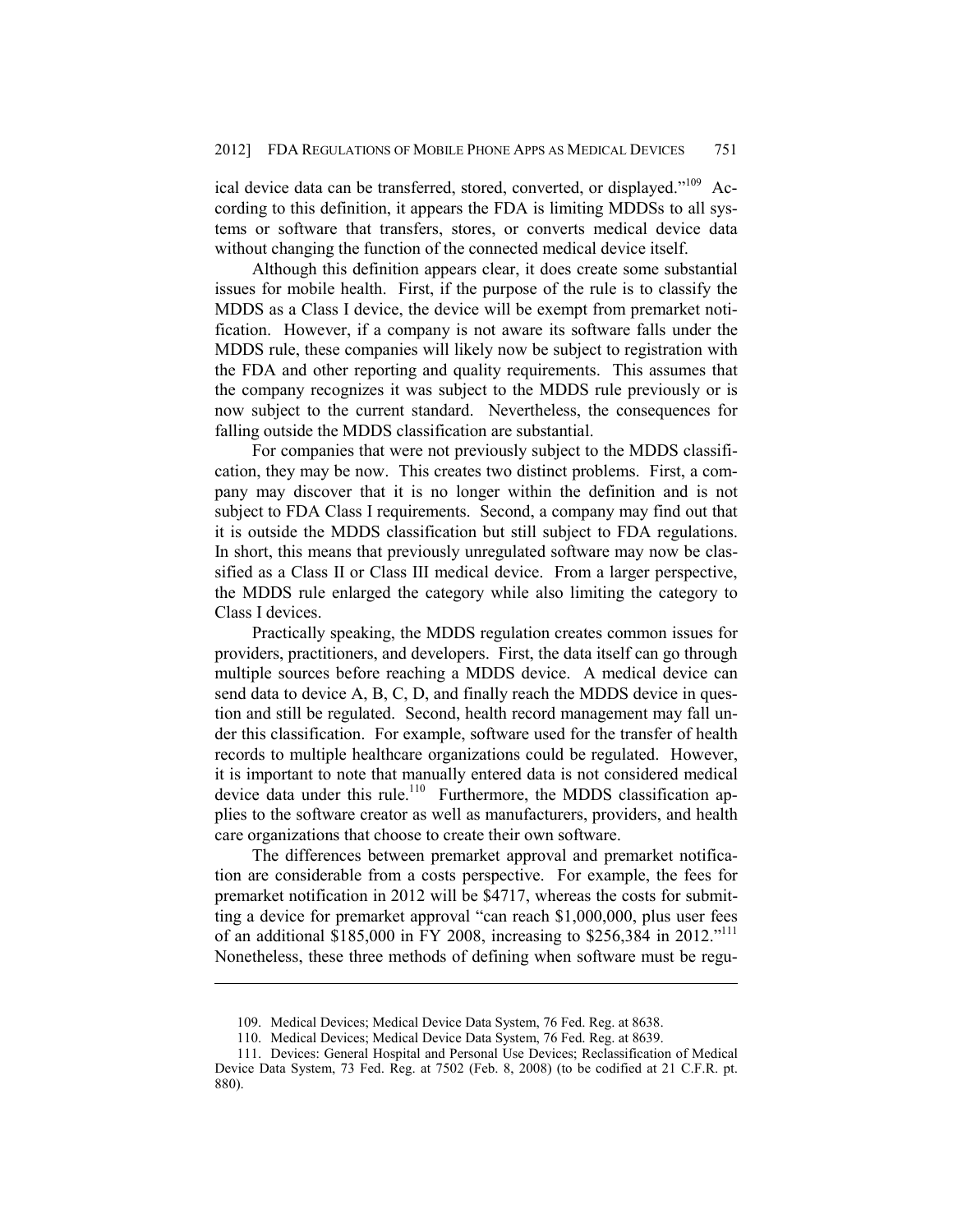lated as a medical device creates difficulties with new mHealth companies developing mobile applications. The three FDA software guidance documents still leave considerable questions as to whether an application requires regulation and if so, what regulation is necessary.

# *B. Bearing the Burden of Regulation*

As discussed earlier, there are many questions regarding what company is responsible for the regulations that the FDA imposes on mobile health applications. For example, the iPhone AppStore and the Android Market both have medical application categories.<sup>112</sup> If Apple, for example, begins marketing their iPhones or iPads to physicians, this might trigger an intended use regulation for the manufacturer.<sup>113</sup> In fact, Apple has apparently staged presentations for physicians regarding the uses of their iPad and iPhone for medical purposes.<sup>114</sup> However, since Android is an open source software, it has not directly marketed its products to physicians simply because Android does not manufacture the phones themselves.

Another prime example is with the carriers themselves, such as AT&T or Verizon. The mHealth Regulatory Coalition highlights the possibility of a triggering of the accessory rule. "A loss of service may implicate AT&T, which provides wireless communication for all iPhone users."<sup>115</sup> If this happened, AT&T could become a regulated entity under the accessory rule due to the transmission of medical data.<sup>116</sup> There are competing arguments on all sides. For instance, although Apple or Motorola manufactures the devices, it is the actual applications themselves performing the medical processes. Additionally, although the developers create the applications, they are merely components of the actual devices intended purposes.<sup>117</sup> Finally, the communication companies providing wireless connectivity are already regulated devices that use the network at their own regulatory risks.

Nevertheless, Apple has already established its own way of avoiding these complex issues. As of 2009, Apple has included in their developer agreement for applications a section labeled "Regulatory Compliance for Health, Medical and Related Apps."118 In part, the clause states that the

 <sup>112.</sup> Medical Category, ITUNES PREVIEW, http://itunes.apple.com/us/genre/iosmedical/id6020?mt=8 (last visited Oct. 31, 2010); iMedicalApps, *Google Officially Launches Medical Category for Android Apps* (Dec. 23, 2010), http://www.imedicalapps.com/ 2010/12/google-medical-android-apps/.

 <sup>113.</sup> U.S. FOOD & DRUG ADMIN., supra note 88.

 <sup>114.</sup> Husain, *supra* note 57.

 <sup>115.</sup> BRADLEY MERRILL THOMPSON ET AL., *supra* note 115, at 32.

 <sup>116.</sup> *Id.* 

 <sup>117.</sup> *See generally id.* 

 <sup>118.</sup> Brian Dolan, *Apple Puts Onus of FDA Clearance on iPhone Developers*, MOBIHEALTHNEWS (Jun. 9, 2009), http://mobihealthnews.com/2641/apple-puts-onus-of-fdaclearance-on-iphone-developers/.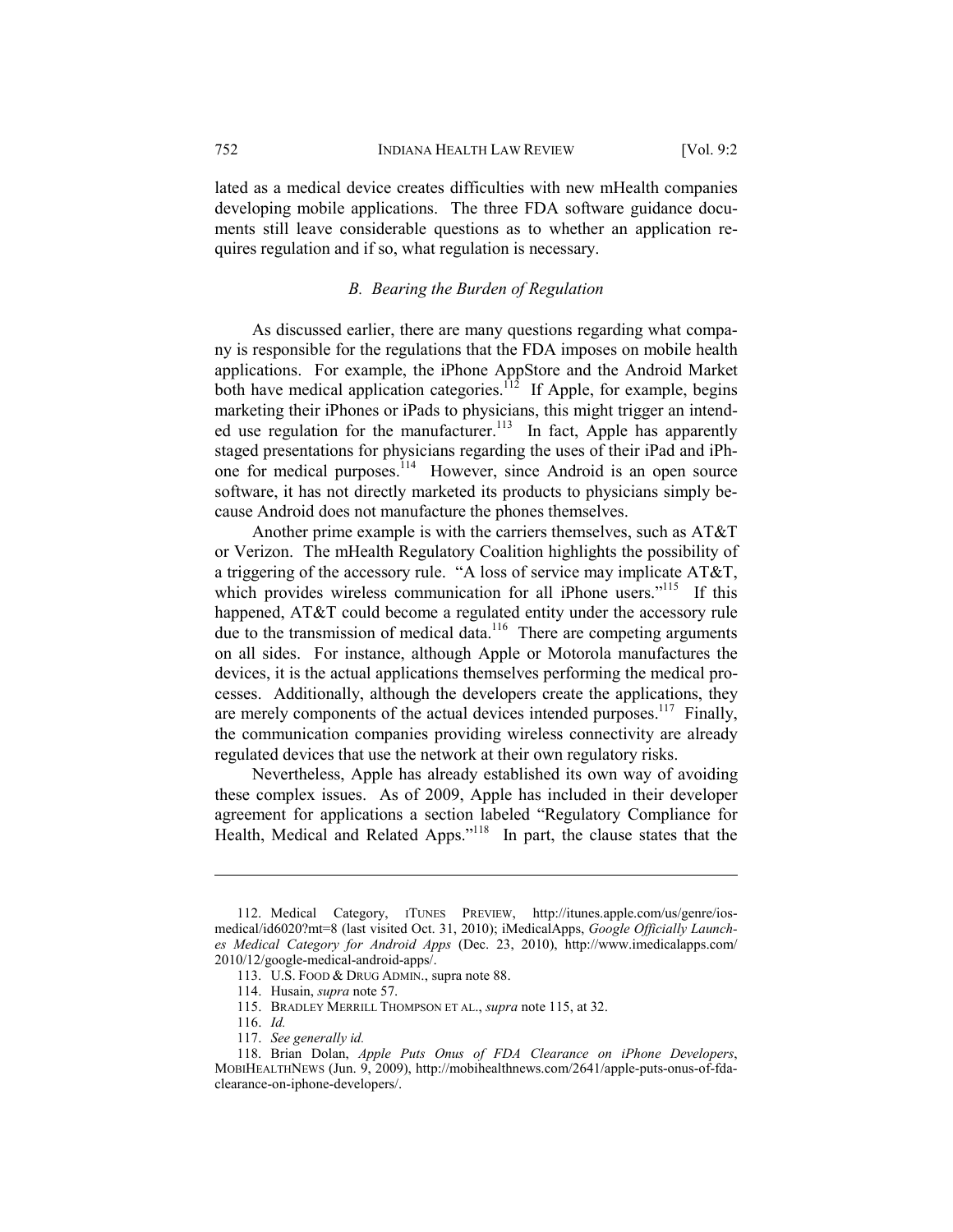developer:

will fulfill any applicable regulatory requirements, including full compliance with all applicable laws, regulations, and policies related to the manufacturing, marketing, sale and distribution of Your Application in the United States, and in particular the requirements of the U.S. Food and Drug Administration ("FDA"), and the laws, regulations and policies of any other applicable regulatory bodies in any countries or territories where You use or make Your Application available*.* 119

Nonetheless it is necessary to understand the competing interests at stake regarding mHealth. For now, though, the FDA is viewing the developers of the applications as the ones responsible for bearing this burden.

## *C. Current FDA Approved Mobile Applications*

Although there is little guidance strictly regarding mobile health applications, the FDA has approved mobile health applications through their current processes. One of the earliest mobile health applications to be approved was the AirStrip OB developed by AirStrip.<sup>120</sup> The application allows physicians to remotely monitor data from the mother and child for use by OB physicians.<sup>121</sup> The type of viewable information includes heart rates, contraction patters, as well as exam information performed by the physician.122 However, on the Apple App Store, a disclaimer explains that the application "is intended for use by Obstetricians who deliver babies."<sup>123</sup> According to the FDA approval letter, the application is considered a Class II medical device and is categorized in pennatal monitoring system and accessories.124

The FDA categorizes medical devices into classifications because they must be substantially equivalent to other regulated medical devices.<sup>125</sup>

 <sup>119.</sup> *Id.* 

<sup>120</sup>*. FDA Approves AirStrip's iPhone Application*, SAN ANTONIO BUS. J. (Apr. 6, 2009), http://www.bizjournals.com/sanantonio/stories/2009/04/06/daily8.html.

 <sup>121.</sup> *Id.* 

 <sup>122.</sup> *Id.*  0B, ITUNES PREVIEW, http://itunes.apple.com/us/app/airstripob/id309381240?mt=8 (last visited Dec. 31, 2010).

 <sup>124.</sup> Letter from Janine M. Morris, Acting Director, Division of Reproductive, Abdominal, and Radiological Devices, U.S. Food & Drug Admin., to Mark Job, Responsible Third Party, Regulatory Technology Services, LLC (Jan. 23, 2009), *available at*  http://www.accessdata.fda.gov/cdrh\_docs/pdf9/K090061.pdf.

 <sup>125.</sup> U.S. FOOD & DRUG ADMIN., *supra* note 91.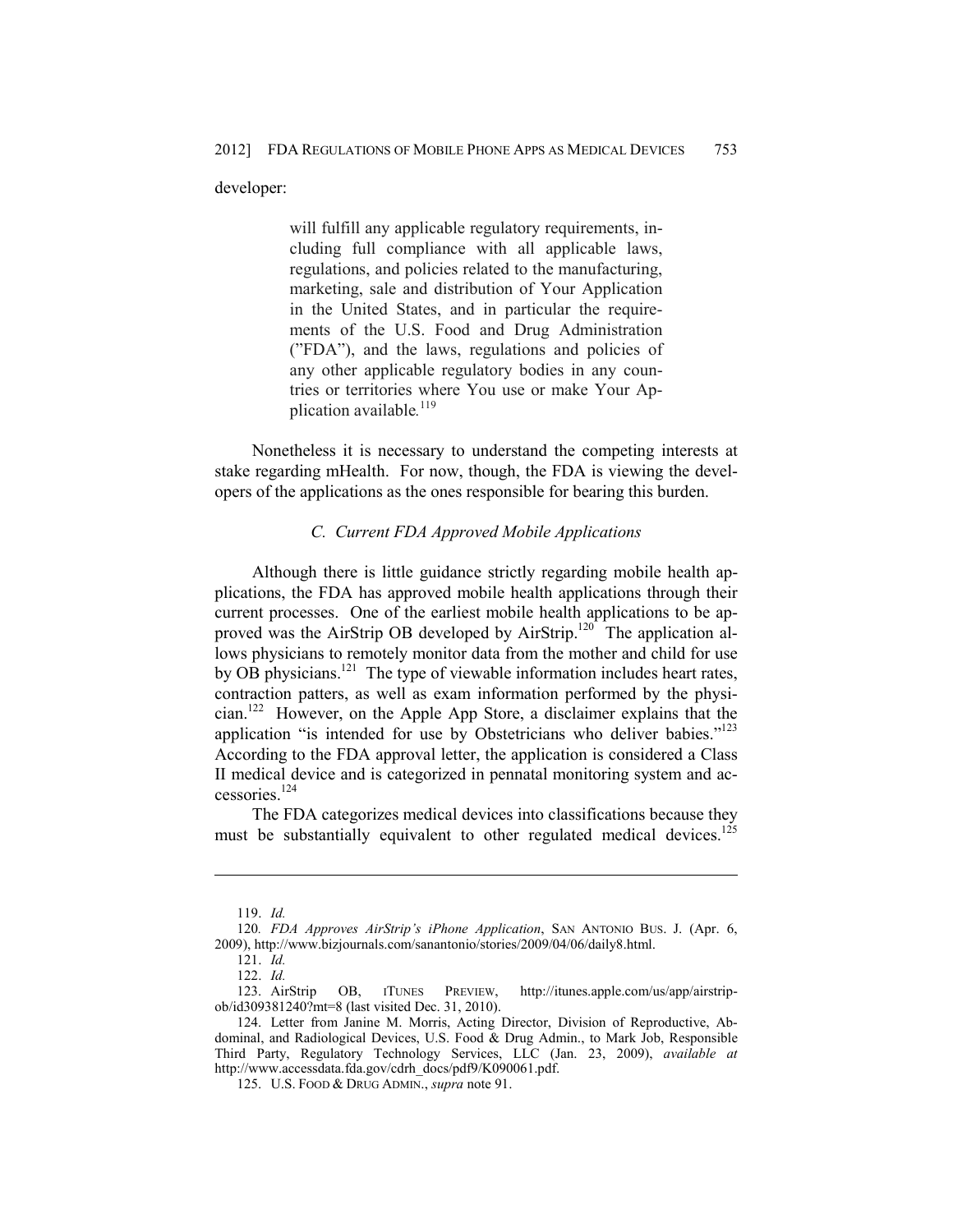However, if there is no similar regulated device currently available, the developer must go through premarket approval rather than premarket notification.<sup>126</sup> Here, AirStrip OB was found to be substantially equivalent to perinatal monitoring systems and accessories under 21 C.F.R. §  $884.2740$ <sup>127</sup> Although the AirStrip OB was able to find a predicate or similar medical device already classified, many mobile health applications are so new that no other device can currently perform the same processes. One example of not having a predicate device has been with the developer of MIMvista.

MIMvista, the developer of the Mobile MIM application, received a letter from the FDA explaining that they were required to take their mobile application off the AppStore.<sup>128</sup> Mark Cain, CTO of MIMvista, explains that the purpose of the application is to offer "full-resolution medical images, like CT, MR, or X-rays, with easy-to-use image controls such as window/level, zoom, and pan."<sup>129</sup> On January 29, 2010 MIMvista received a letter stating that the "device has new technological characteristics that could adversely affect safety and effectiveness and raise new types of safety and effectiveness questions . . . . Therefore, this device is classified by statute into class III."<sup>130</sup> Because the application was defined as a Class III medical device, the FDA requires PMA approval or premarket approval.<sup>131</sup> The PMA process will require clinical trials and consistent research for the application to be FDA approved. This example highlights the regulatory issues negatively impacting technological innovation.

However, in February of 2011 MIMvista was given FDA 510(k) clearance.132 The FDA explained that "the application is the first cleared by the FDA for viewing images and making medical diagnoses based on computed tomography (CT), magnetic resonance imaging (MRI), and nuclear

 <sup>126.</sup> *Id*.

 <sup>127. 21</sup> C.F.R. § 884.2740 (2012).

 <sup>128.</sup> Brian Dolan, *Interview: The iPhone medical app denied 510(k)*, MOBIHEALTHNEWS (Mar. 15, 2010), http://mobihealthnews.com/6932/interview-the-iphonemedical-app-denied-510k/5/.

 <sup>129.</sup> *Id.*

 <sup>130.</sup> Greg Freiherr, *FDA Fires Warning Shot Over Smart Phone Bow*, DIAGNOSTIC IMAGING (Mar. 31, 2010), http://www.diagnosticimaging.com/news/display/article/113619/ 1547114.

 <sup>131.</sup> Premarket approval (PMA) is the FDA process of scientific and regulatory review to evaluate the safety and effectiveness of Class III medical devices. Class III devices are those that support or sustain human life, are of substantial importance in preventing impairment of human health, or which present a potential, unreasonable risk of illness or injury. *See Premarket Approval (PMA)*, U.S. FOOD & DRUG ADMIN., http://www.fda.gov/ medicaldevic-

es/deviceregulationandguidance/howtomarketyourdevice/premarketsubmissions/premarketap provalpma/default.htm (last updated Jan. 24, 2012).

 <sup>132.</sup> Brian Dolan, *FDA clears first diagnostic radiology app, Mobile MIM,*  MOBIHEALTHNEWS (Feb. 4, 2011), http://mobihealthnews.com/10173/fda-clears-firstdiagnostic-radiology-app-mobile-mim/.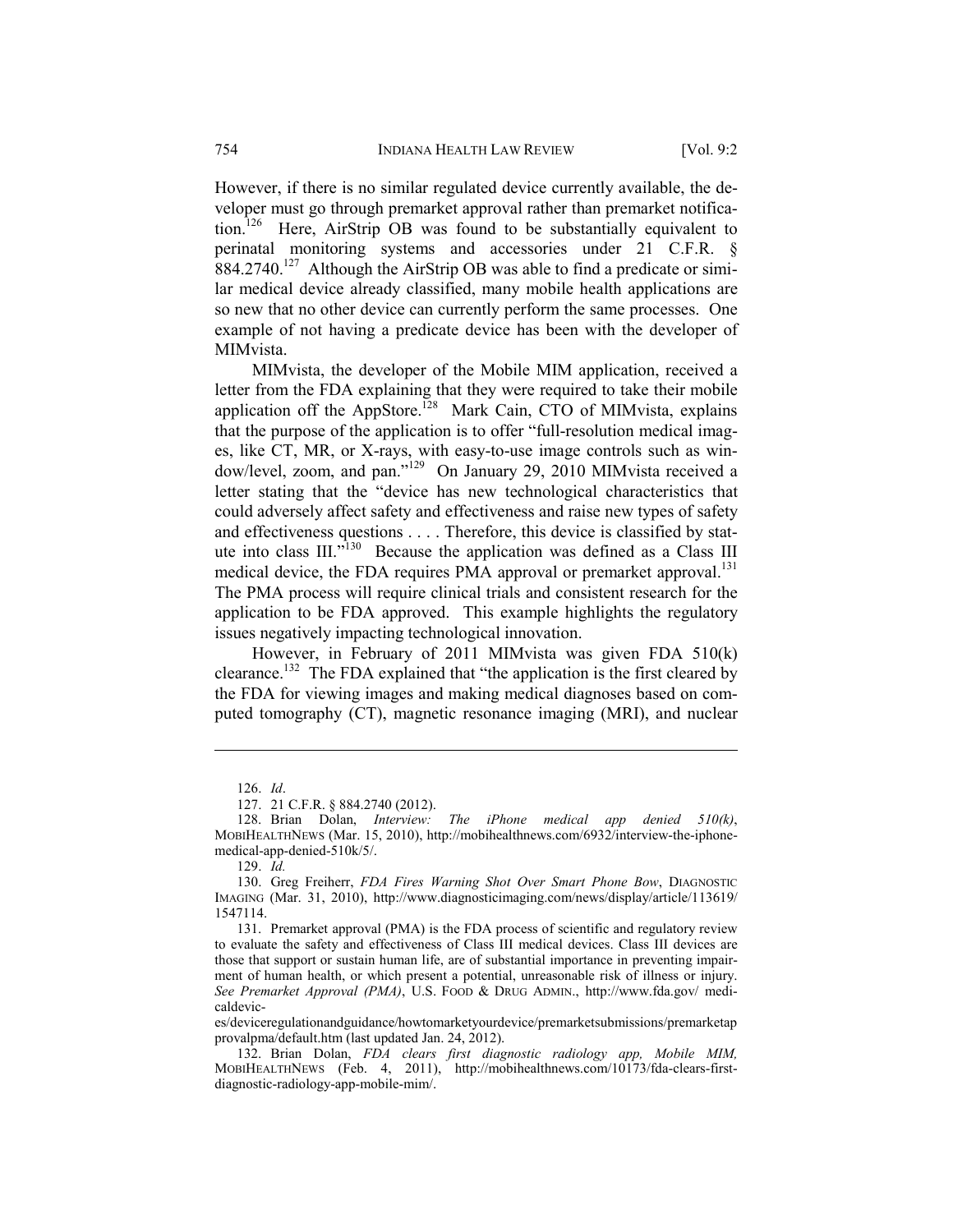medicine technology, such as positron emission tomography (PET)."<sup>133</sup> However, the FDA was quick to point out that "[i]t is not intended to replace full workstations and is indicated for use only when there is no access to a workstation."<sup>134</sup> This is just one recent issue developing with the clearances of mobile health applications and the manner in which they are used. Nonetheless, the FDA also changed their opinion on the device being a Class III. To gain 510(k) clearance the device must be classified as a Class II device. Although the device has been cleared, the clearance itself raises substantial questions of use and classification.

Current FDA regulated mobile health applications demonstrate the need for some form of regulation. However, many software developers have never had to deal with the process and have little if any information regarding their applications. For example, Cain explained that as of March 2010 it had been two years since their MobileMIM application was developed and that "[f]or tech-minded people like us, that's an incredibly long time."<sup>135</sup> Currently MobileMIM's application is available in India, Australia, Hong Kong, Singapore, and the United Kingdom.<sup>136</sup> If the United States wants to become a world leader in a whole new industry, the FDA must develop clear guidelines to balance the interests of safety and innovation in mobile technology. In conclusion, the FDA should create cohesive guidelines to foster innovation and safety among the new mHealth industry.

## VII. REGULATORY SOLUTIONS FOR MOBILE HEALTH APPLICATIONS

Although there is a myriad of issues involved with FDA regulation of mobile health applications, it is necessary to focus on the most important questions. It is equally as important to remember that mobile health applications represent a considerable risk to users, patients, and physicians. This risk cannot go unnoticed, and the technology industry needs to recognize that regulation is not only inevitable but necessary. A balance can be reached between innovation and regulation by more clearly defining a regulatory scheme for mobile health applications.

First, is it possible to define what mobile health applications should be regulated and what applications should not be regulated? The answer is yes and no; it will change significantly with the types of innovations yet to be seen in the future. For example, twenty years ago it was tough to imagine a future where cell phones could carry and operate as mobile health assistants. Now, however, cell phones and tablets have the possibility to offer health solutions to people with very little access to health care. To begin, it is necessary to discuss what types of applications should not be regulated.

 <sup>133.</sup> *Id.* 

 <sup>134.</sup> *Id.*

 <sup>135.</sup> Dolan, *supra* note 138.

 <sup>136.</sup> *Id.*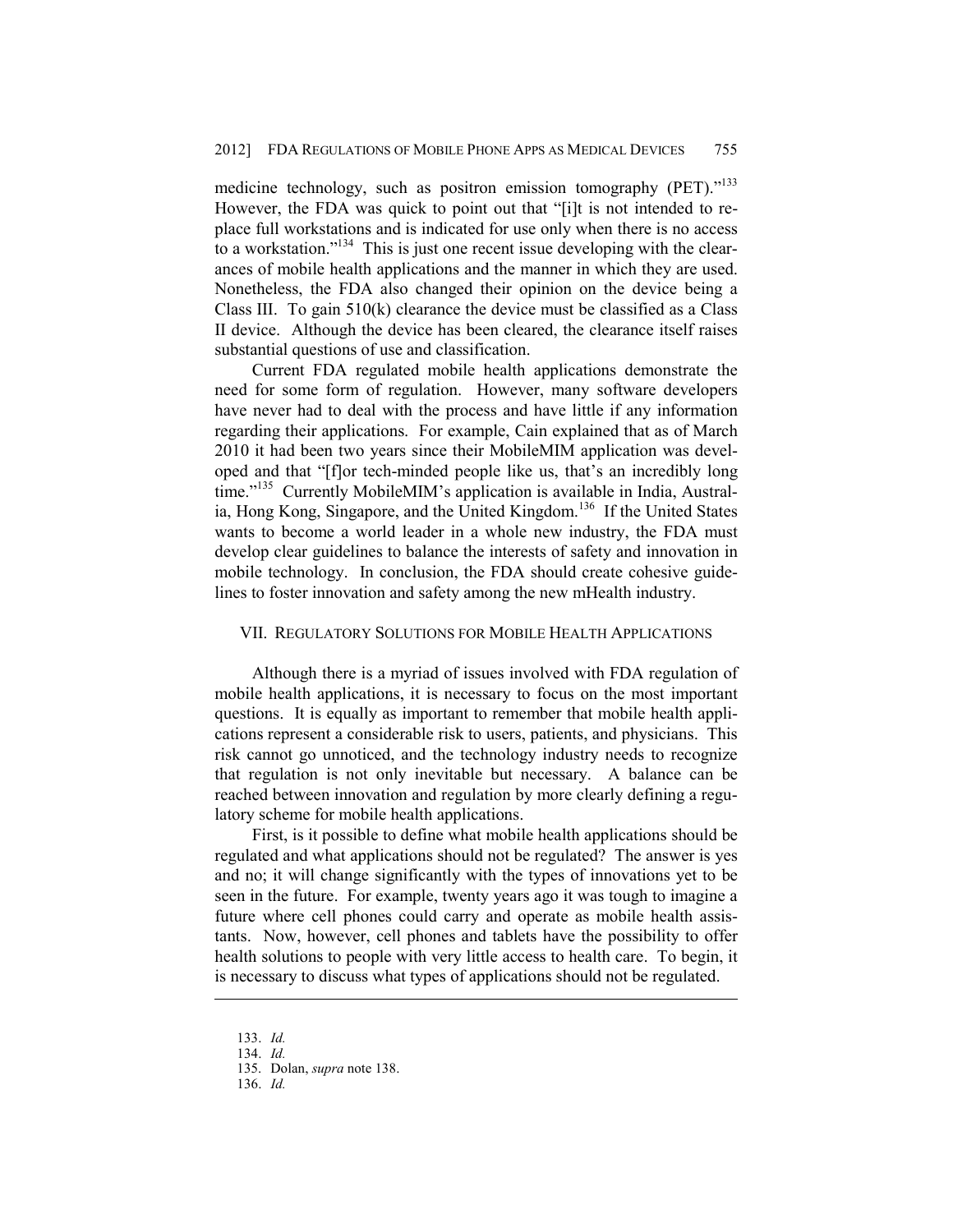#### *A. Defining Non-Regulated Mobile Health Applications*

There are two forms of mobile health applications that will help define a line between what types of applications should be regulated and what applications should not be. One example is a form of application that is merely informational. Informational applications are similar to websites in that they convey information that is readily available from other sources. These other sources could include print media, or online resources such as WebMD. Although information health applications can pose a risk to the patient or consumer, the information is to educate rather than to diagnose. Consumers may use this information for personal diagnoses, but that is not the intended use of the application.

Another form of mobile health applications that should not be regulated is lifestyle monitoring applications. Lifestyle monitoring applications include applications used for diets, weight tracking, cardiovascular logging, or even merely calorie counting. These applications allow the user to input their own person information such as height, weight, and sex to customize the results of the application. For example, MyFitnessPal, an application for tracking weight loss and fitness, is designed to be customized to the user's personal needs.<sup>137</sup> Once the user inputs his or her height, weight, sex, and goal weight, the application returns the amount of calories needed to be consumed per day to lose that weight.<sup>138</sup> Although applications such as these use patient information for health related reasons, they are not intended for use as a diagnosing tool but rather as a tracking tool. Most applications in this category simply allow the user to track their own data.

Although the differences in mobile health applications are subtle, to create clarity within the process, the subtleties must be analyzed. First, an application can be categorized based on the actual purposes of the application. This bridges the gap between a new method of analyzing these applications and the current method used by the FDA.139 Second, the application can then be properly placed within one of these two categories (informational or diagnostic), if the purpose matches. For example, the purpose of a mobile health application might be for inputting your health information and then the application displays medical advice. The purpose is informational; therefore, the application can then be placed within the informational category. Above all, the pertinent issue is that clarity needs to be brought to the process to spur development within this new industry. However, understanding what applications should not be regulated helps hone in on what applications should be regulated.

 <sup>137.</sup> MYFITNESSPAL, http://www.myfitnesspal.com/ (last visited Mar. 11, 2011).

 <sup>138.</sup> *Id.*

 <sup>139.</sup> *See generally* U.S. FOOD & DRUG ADMIN., *supra* note 88.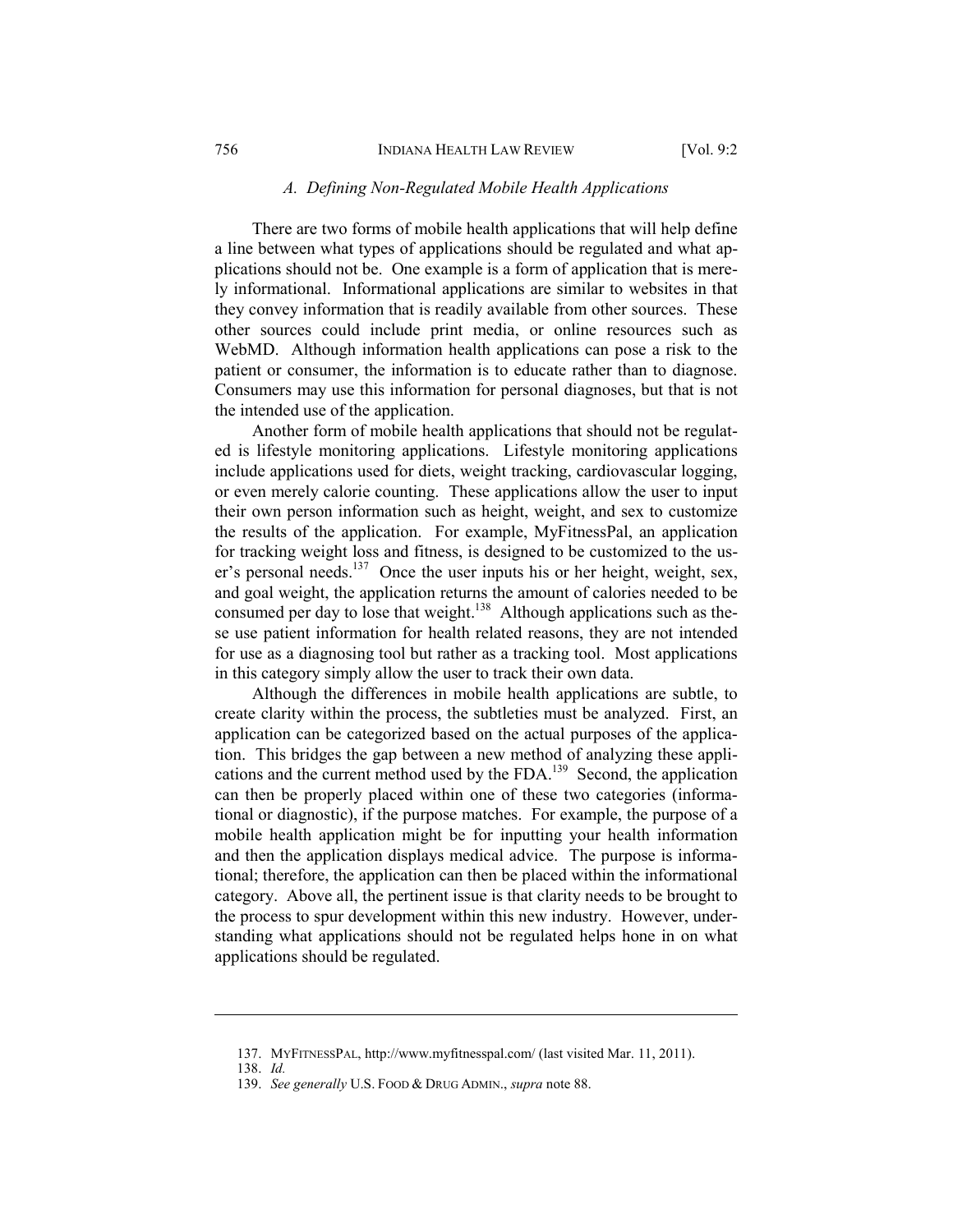#### *B. Defining Regulated Mobile Health Applications*

Now that certain applications can be categorized as non-regulated, the key question is whether it is possible to clearly define what mobile health applications should be regulated as medical devices. Although there is no doubt that there should be differing levels such as Class I or Class III devices, the answer is one of simplicity. To have a strict definition is not as important, at this point, as having a definition that helps developers understand when their application should be regulated as a medical device. The key answer is that any mobile health application that is not informational or lifestyle monitoring should be regulated. However simple this may be, simplicity has its benefits.

In general, with this definition comes more clarity. Right now there is no dividing line, yet, if this guideline is taken seriously, there is a definite line of what should be regulated and what should not be. For example, an application where the user inputs their height, weight, and other medical information would be characterized as lifestyle monitoring. However, an application that uses mobile technology to take your heart rate would be more than that and would need to be regulated.<sup>140</sup> Although some form of a gray area will always exist, this at the very least creates a dividing line for developers.

The end goal for the FDA, companies, and developers should be to create a more predictable regulatory process. By simplifying the process, the FDA could create a system that is clear and predictable for developers. Additionally, the FDA would not have to risk missing certain mobile health applications simply because there is little clarity in the current process. For example, the heart monitoring application is being marketed right now but arguably could be marketed as a medical device.<sup>141</sup> This general method of defining what mobile health applications should be regulated will allow developers to have a bright line definition to help them understand that they are not allowed to market their applications until they are approved. Unfortunately, the current FDA process and new methods have not addressed these concerns.

#### *C. Current FDA Position on Medical Device Review*

The FDA has faced increased scrutiny over the 501(k) medical device review process throughout the years.<sup>142</sup> Nonetheless, recently the FDA has

 <sup>140.</sup> *See* APPBRAIN, *supra* note 1.

 <sup>141.</sup> *See id.* 

 <sup>142.</sup> Jaimie Oh, *House Hears Arguments Over FDA's Medical Device Approval Process*, BECKER'S ASC REVIEW (Feb. 23, 2011), http://www.beckersasc.com/asc-supply-chainmaterials-management/house-hears-arguments-over-fdas-medical-device-approvalprocess.html.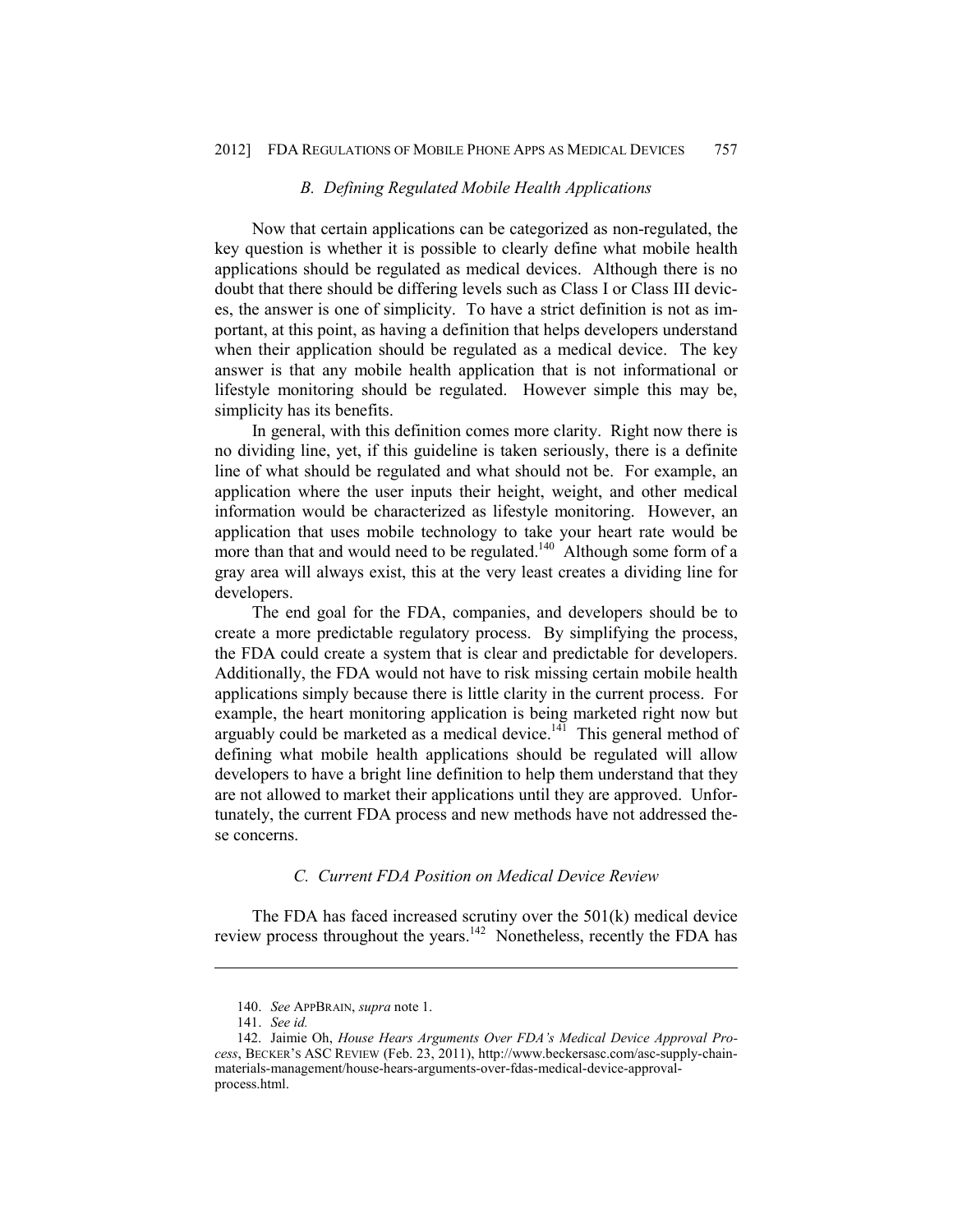implemented programs to make the approval process run more efficiently in hopes of bringing medical devices to market at a faster pace while maintaining safety procedures.<sup>143</sup> The fact that the FDA has made changes to improve the process shows that there has been and still are substantial issues impeding the medical device industry in the United States.<sup>144</sup> Because of these issues, in 2011 the FDA released draft guidance for mobile medical applications.145

In February of 2011, the FDA announced the launch of the Medical Device Innovation Initiative.<sup>146</sup> The Director of the FDA's Center for Devices and Radiological Health, Dr. Jeffrey Shuren, explained that the review program cover devices "that demonstrate the potential to revolutionize disease treatment, diagnosis, or health care delivery and that target unmet medical needs."147 The FDA labels the initiative as the Innovation Pathway, which gives priority to the newest medical technology and devices.<sup>148</sup> Although the FDA has not finalized the program, the FDA has outlined several aspects to help the public understand the new program.

First, the new Innovation Pathway program itself is not drastically different than the current 510(k) or PMA regulatory paths. In fact, the FDA explained that "the Innovation Pathway is not a new regulatory pathway," but "it is a special program that gets CDRH involved earlier in the device development process."<sup>149</sup> At first glance, the program appears to be a newer and quicker review process, but the FDA explains that "enrollment in the Innovation Pathway would not change the scientific or regulatory standards that CDRH would use to evaluate device submissions."150 Nevertheless, the program does purport to offer more timely and efficient reviews of medical device products.<sup>151</sup> The FDA believes that the process will reduce review times from 300 days to approximately 150 days.<sup>152</sup> This is significant, regardless of whether this is a new regulatory path. Nonetheless, there are still questions regarding what devices will be eligible.

147. *Id.*

1

150. *Id.*

 <sup>143.</sup> Kathryn Foxhall, *FDA Offers Simpler Path for New Medical Devices*, GOVERNMENT HEALTH IT (Feb. 9, 2011), http://www.govhealthit.com/newsitem.aspx?nid= 76196.

 <sup>144.</sup> Chris Kaiser, *FDA and Industry Square Off Over Approval Process*, CARDIOVASCULARBUSINESS (Feb. 24, 2011), http://www.cardiovascularbusiness.com/ index.php?option=com\_articles&view=article&id=26490&division=cvb.

 <sup>145.</sup> *Draft Guidance for Industry and Food and Drug Administration Staff - Mobile Medical Applications*, U.S. FOOD & DRUG ADMIN. (July 21, 2011), http://www.fda.gov/ MedicalDevices/DeviceRegulationandGuidance/GuidanceDocuments/ucm263280.htm.

 <sup>146.</sup> Foxhall, *supra* note 153.

 <sup>148.</sup> U.S. FOOD & DRUG ADMIN., *Questions and Answers About the Medical Device Innovation Initiative* (Feb. 8, 2011), http://www.fda.gov/AboutFDA/CentersOffices/ OfficeofMedicalProductsandTobacco/CDRH/CDRHInnovation/ucm242068.htm.

 <sup>149.</sup> *Id.* 

 <sup>151.</sup> *Id.*

 <sup>152.</sup> *Id.*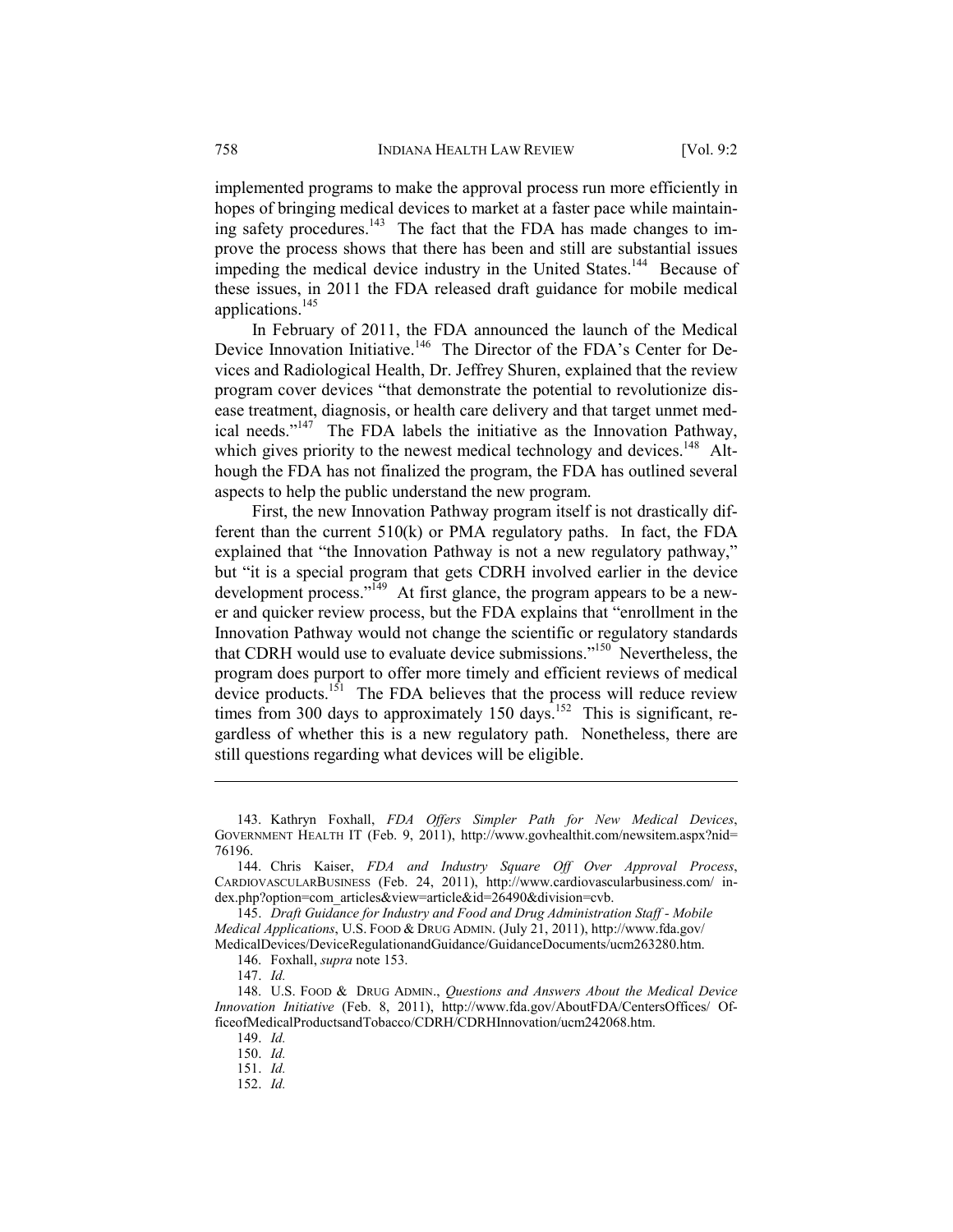The FDA is attempting to implement this process due to the drastic changes in medical device technology. Currently, the devices that would reviewed within this process are devices that "would be radically different from any legally marketed medical device in the United States in their underlying technology or manner of use."<sup>153</sup> Additionally the device must significantly improve current treatments or diagnosis for life-threatening conditions.<sup>154</sup> This includes a device for which there is no approved alternative treatment, a device that addresses an unmet public health need, or a device that addresses a national security issue.<sup>155</sup> The requirements are broad, and likely to change, but it does not appear that mobile health applications would fit into these requirements.

Although mobile health applications contain drastically different technology, the only additional category that appears to fit would be public health. For many mobile health applications, the application addresses a need where many people do not have access to medical care. Additionally, most mobile health applications that should be regulated might not fit into that category because the technology is drastically different. Unfortunately, until the FDA chooses to address the technological changes with mobile health, the problem of clarity will not be resolved. In order to address this issue, the FDA must simplify the process for mobile health applications.

In an attempt to further clarify the categorization of mobile health applications, the FDA released draft guidance on the regulation of mobile medical applications in July of 2011.<sup>156</sup> The document itself leaves much to be understood. Nevertheless, it appears that the FDA intends to regulate mobile medical applications when used as an accessory to a medical device.<sup>157</sup> The document explains that "[a] mobile medical app that simply supports the intended use of a regulated medical device could be classified as  $[a]$  class I" device.<sup>158</sup> Notably, the mobile application must not change the intended use of the medical device to which it is connected.<sup>159</sup>

In addition, the FDA intends to classify a mobile medical application in the same class as the connected medical device if the medical device "extends the intended use of the connected device."160 This example would be prevalent when a mobile application is used as an accessory to a connected medical device yet uses more detailed analysis than the connected medical device itself. In a sense, this might occur if the application is used more as a data analysis tool rather than purely informational tool. Unfortunately, if

153. *Id.* 

- 154. *Id.*
- 155. *Id.*
- 156. *Id.*
- 157. *Id*.
- 158. *Id*. 159. *Id*.
- 160. *Id*.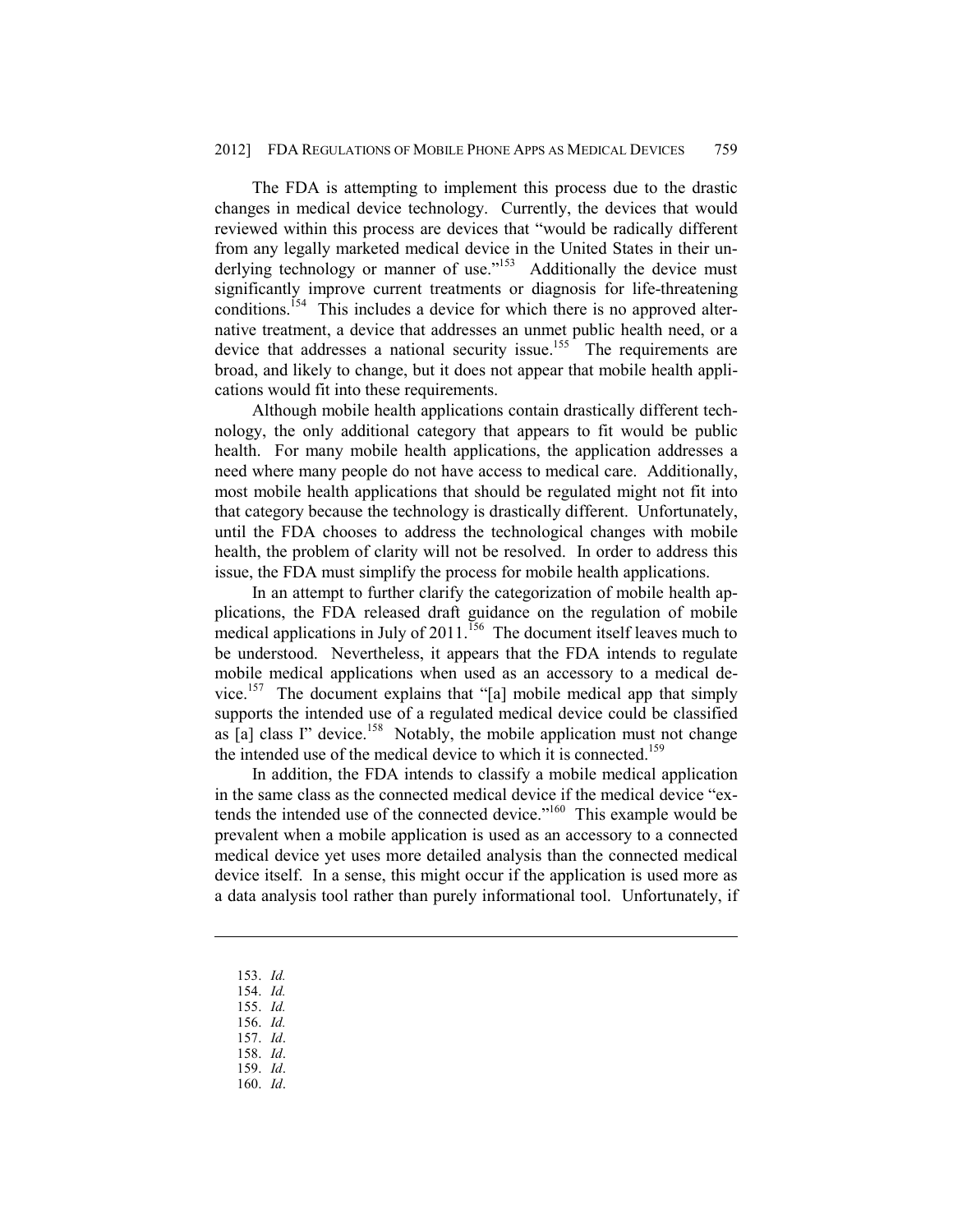a mobile medical application extends the use of a Class II medical device, it would be subject to the same regulatory review.

Moreover, a mobile medical application may be subject to more stringent regulatory controls if that application creates a new intended use than that of the connected medical device.<sup>161</sup> For example, a mobile medical application may provide diagnostic support based off of its connection to a medical device. If the connected medical device was not intended to provide that support, the FDA may regulate these applications in any class depending on the "risk posed to patient safety by the new intended use."<sup>162</sup> Finally, mobile medical applications that allow the user to input patient specific information which is processed to "aid a clinician in making a diagnosis" will also be regulated. $163$ 

Although this guidance does provide much needed information to the industry, major issues still remain. One major issue is that, according to the FDA, all mobile medical applications belong in one category. The FDA appears to not differentiate between mobile medical applications that involve humans and those that do not. Another major issues is that, as previously discussed, intended use can be a difficult definition to pursue. Both intended use and practitioner professional use need to be evaluated for clarity in the industry. Nevertheless, one thing that is clear is that wellness mobile apps will not be subject to FDA regulation. These include apps that allow users to input diet or exercise information. Unfortunately, the FDA's current stance is limited to this document, providing little transition from the current burdensome medical device approval process.

### VIII. FAST TRACK SOLUTION FOR MOBILE HEALTH

The current process, although in the midst of changes, is not a process that has ever been very amenable to the medical device industry. Although safety standards are at some of the highest levels, the industry leaders maintain that the process is hurting the industry. For example, start-up companies in the medical device sector have dropped by thirty-seven percent since 2007.164 Although this drop can be attributed to multiple issues, there is no doubt that the current regulatory scheme plays a role in this drop. Additionally, Biosensors International, a Californian medical device company shut down its United States company last year.<sup>165</sup> The CEO, Jeffrey B. Jump, explained that Biosensors International left because of the regulatory process and would rather spend their money abroad where processes are

<sup>161</sup>*. Id.* 

 <sup>162.</sup> *Id.*

 <sup>163.</sup> *Id.*

 <sup>164.</sup> Andrew Pollack, *Medical Treatment, Out of Reach*, N.Y. TIMES (Feb. 9, 2011), http://www.nytimes.com/2011/02/10/business/10device.html?pagewanted=all.

 <sup>165.</sup> *Id.*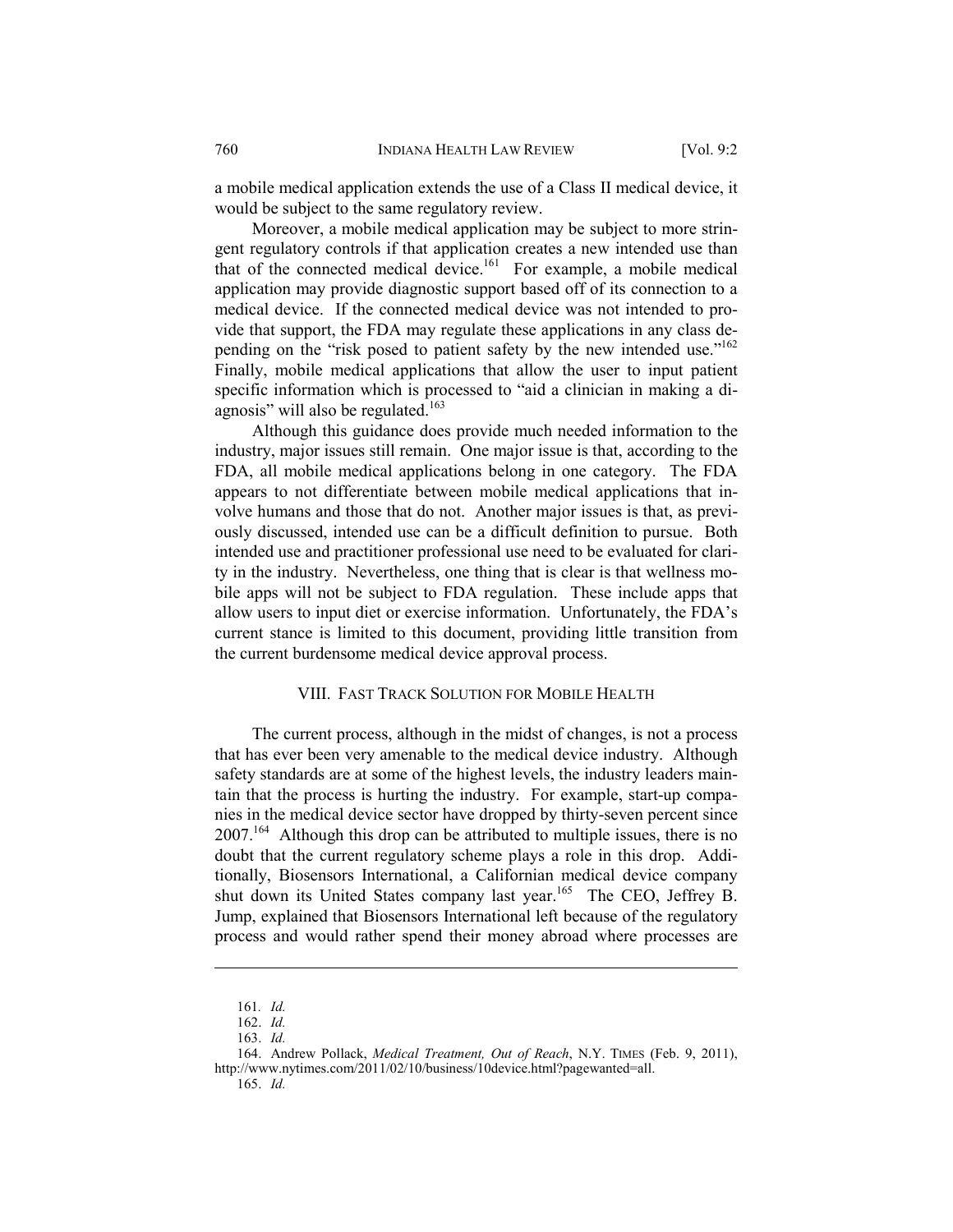easier.166 Knowing this, the FDA has the opportunity to test a new model on technology, such as mobile health applications, that is a hybrid between the European system and the current FDA regulatory processes.

## *A. European Model Summary*

In order to understand this hybrid model, it is helpful to analyze the European approval process in summary. The European approach and the approach in the United States have many differences.<sup>167</sup> Although these differences bring about many issues of quality and safety, recent studies have shown smaller differences than anticipated with regards to the safety of medical devices brought to market.<sup>168</sup> Nonetheless, the process is different and has resulted in products coming to market at a faster pace. For example, heart valves for open-heart surgery have been available in Europe since 2007, yet they will not be available in the United States until 2011 at best.<sup>169</sup> This example is one of many that highlight the positives of the European process.

Currently, the European process is directed by the Medical Device Directive, the In-Vitro Diagnostic Directive, and the Active Implantable Medical Device Directive.<sup>170</sup> However, each individual country has its own Competent Authority that certifies different for-profit Notified Bodies that are authorized to certify medical devices.<sup>171</sup> In Europe, there are over seventy Notified Bodies that can authorize the use of certain medical devic- $\text{e}^{\text{e}$ .<sup>172</sup> Once a medical device manufacturer wants to bring their device to market, they choose a Notified Body to send materials such as clinical data or literature reviews for the Notified Body to review.<sup>173</sup> The Notified Body then performs quality assessments on the manufacturing process, and upon approval, the device has access to the European market.<sup>174</sup> Although the process is extremely decentralized, it has resulted in similar outcomes as the FDA process with faster approval.

A recent study analyzed the recall data that is available in both the United States and Europe, finding that the numbers of recalls were identical and the types of recall were similar.<sup>175</sup> For example, in the United States

 <sup>166.</sup> *Id.* 

 <sup>167.</sup> SCOTT DAVIS ET AL., EU MEDICAL DEVICE APPROVAL SAFETY ASSESSMENT (2011), *available at* http://www.advamed.org/NR/rdonlyres/061A4AC8-D6A3-4960-826B-672214 A0A623/0/REPORTBCGEuropeanUSSafetyFINAL.pdf.

 <sup>168.</sup> *Id.* at 1.

 <sup>169.</sup> Pollack, *supra* note 174.

 <sup>170.</sup> DAVIS ET AL., *supra* note 177.

 <sup>171.</sup> *Id.* 

 <sup>172.</sup> *Id.* 

 <sup>173.</sup> *Id*.

 <sup>174.</sup> *Id.*

 <sup>175.</sup> *Id.* at 1.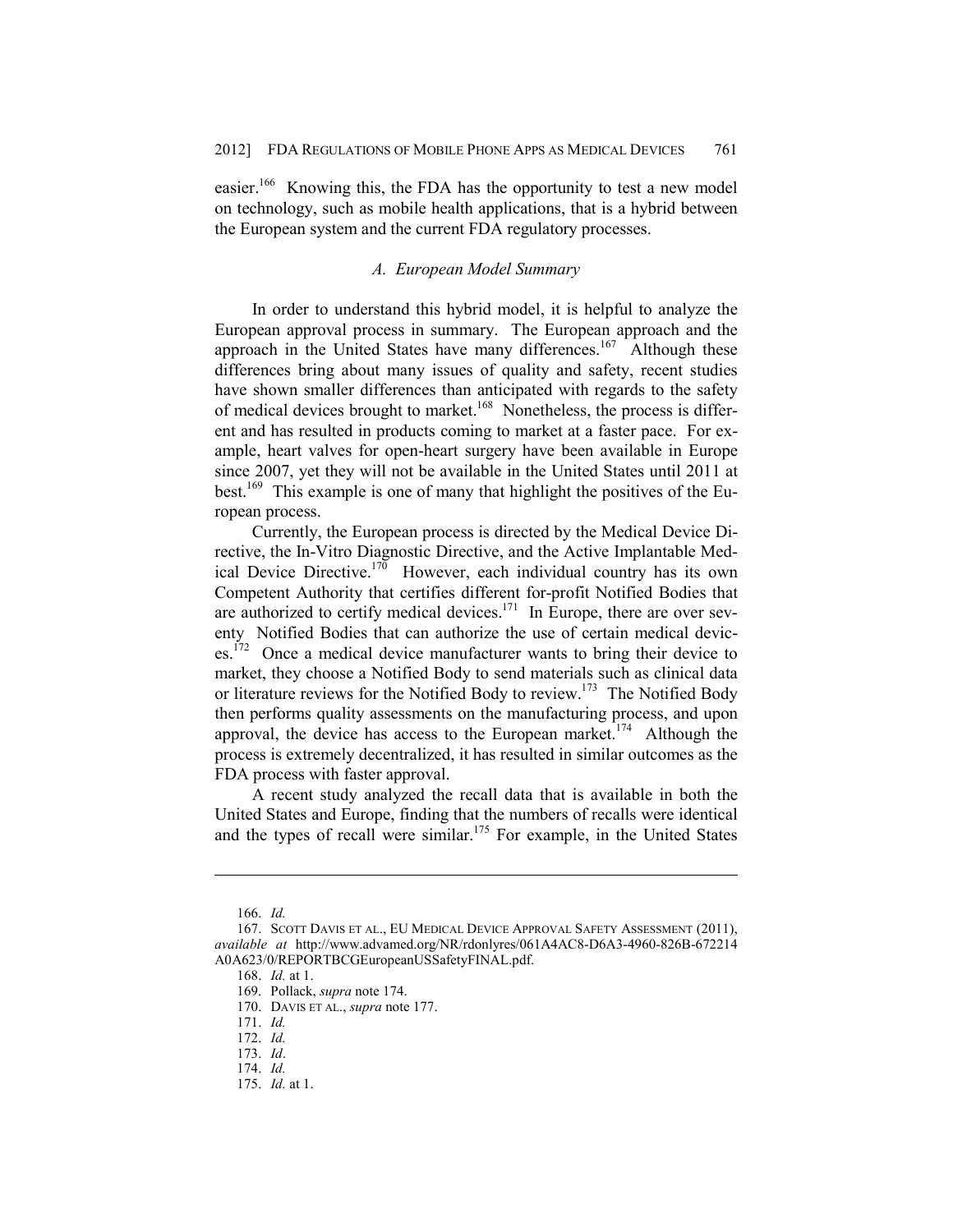both the recall rates for pre-market and post-market issues were nearly identical within the study.<sup>176</sup> Generally though, the results of the study "suggest" little difference between absolute number of serious recalls between the US and EU regulatory systems."<sup>177</sup> The study even explained that "given the expectation that the EU approves more devices than the US it is likely that the EU recall rate may actually be slightly lower than the US rate.<sup> $178$ </sup> In conclusion, the study suggests that the overall safety argument against the European system is hindered by this data and that results are similar.

## *B. Benefits of Separate Regulatory Scheme*

To propose an entirely new model for regulation would consume another complete article, but certain guidelines should be followed to help the transition of mobile health technology. For mobile health applications, a separate regulatory system is necessary and beneficial to the industry, consumers, and the government. There are a few important points to keep in mind regarding mobile health applications. First, mobile technology itself moves at an extremely quick pace.<sup>179</sup> This creates problems with a regulatory process because inherently, the process itself slows the innovation related to mobile technologies more so than most other types of medical devices.

Second, access to mobile health applications is constantly at the fingertips of any person with a mobile phone. Issues with access can hardly be prevented with mobile technologies, whereas actual medical devices are rarely accessible to the consumer. For example, by 2015, it is estimated that 500 million people will have mobile health applications on their smartphones.<sup>180</sup> Finally, the current model does little to differentiate what mobile health applications are subject to regulatory approval. However, these issues can become catalysts for improving and implementing a new hybrid model for regulating mobile health applications as medical devices. It is because of these very issues that certain guideposts should be followed by the FDA in future implementations of regulatory schemes.

# *C. A Test Model for Mobile Health Applications*

The FDA has the opportunity to drastically change its approach to

 <sup>176.</sup> *Id.* at 7.

 <sup>177.</sup> *Id.* at 10.

 <sup>178.</sup> *Id.*

 <sup>179.</sup> Brett Miller, *Constantly Changing Technologies: What's a Software Developer To Do?*, MASHABLE (Dec. 20, 2010), http://mashable.com/2010/12/20/constantly-changingtechnologies/.

 <sup>180.</sup> Egle Mikalajunaite, *500m People Will Be Using Healthcare Mobile Applications in 2015*, RESEARCH2GUIDANCE (Nov. 10, 2010), http://www.research2guidance.com/500mpeople-will-be-using-healthcare-mobile-applications-in-2015/.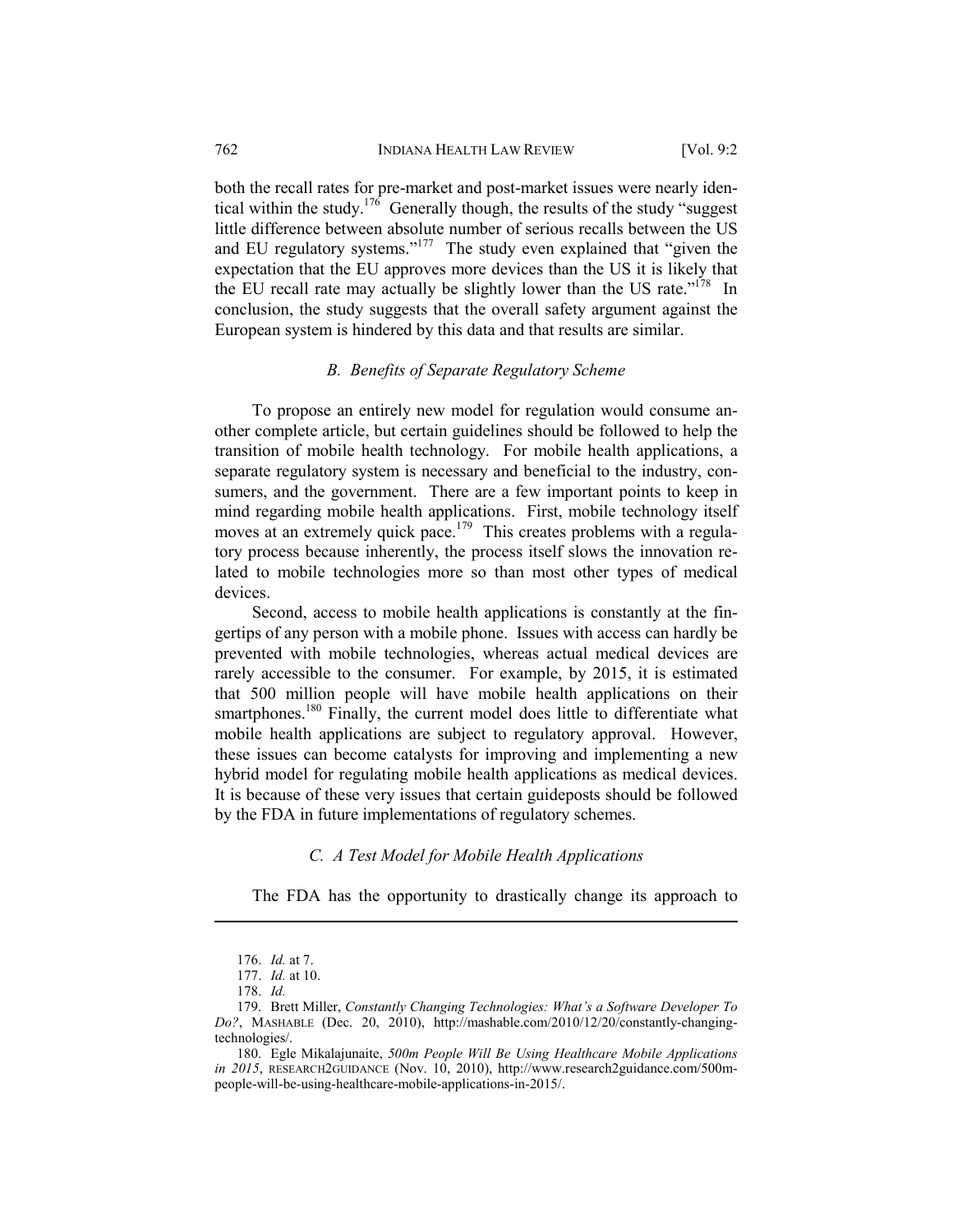medical device regulations with an industry that is still in its infancy. The proposed changes should include the following suggestions to help improve the system as a whole. In fact, the FDA needs to implement an entirely different regulatory scheme for mobile health applications. While regulating these applications as medical devices under the PMA or 501(k) process can be done more easily since the process is not changing, it is less advantageous to the industry as a whole. By maintaining the same outdated regulatory scheme, these applications and the industry are being held back. The process was not developed for such quick evolving and accessible technologies but for technologies that were evolving at a slower rate and less accessible directly to the consumer.

Second, unless the mobile health application is informational or lifestyle monitoring, the application should be regulated. If a mobile health application does not fit into one of those categories, then it must go through the regulatory process. The main reason technology companies and developers are having problems with the current process is because very little clarity exists. Developers are struggling to even understand the process.<sup>181</sup> Here though, the definition is simple yet efficient. If an application merely relays information much like a public website, then it needs no regulatory approval from the FDA. Likewise, lifestyle monitoring applications merely allow the user to input their own information to understand how healthy they are or certain tests that may be needed. Mobile health applications beyond these two categories must face approval. By moving to a less complex definition, the FDA can bring clarity to the process.

Third, like Europe, the FDA should take a decentralized for profit approach to mobile health application approval. One of the major problems with such quick paced technology is that it is tough for even experienced developers themselves to keep pace with the changing technologies.<sup>182</sup> The only plausible method to keep up with these changes is to leave it to private companies who are incentivized to stay up to date on the newest technologies. As mentioned previously, this decentralized method in Europe has resulted in similar recalls as have occurred the United States medical device system.<sup>183</sup> For profit entities could register with the FDA to operate under FDA guidelines to approve these products. Generally, a similar approach can be taken to the European process. This would solve industry concerns of needing updated regulatory schemes for constantly changing technology and safety issues by allowing incentivized developers analyze and approve the products.

Finally, the FDA can require developers, companies, and application stores to prevent mobile health applications to market themselves unless

 <sup>181.</sup> Miller, *supra* note 189.

 <sup>182.</sup> *Id.*

 <sup>183.</sup> DAVIS ET AL., *supra* note 177, at 10.